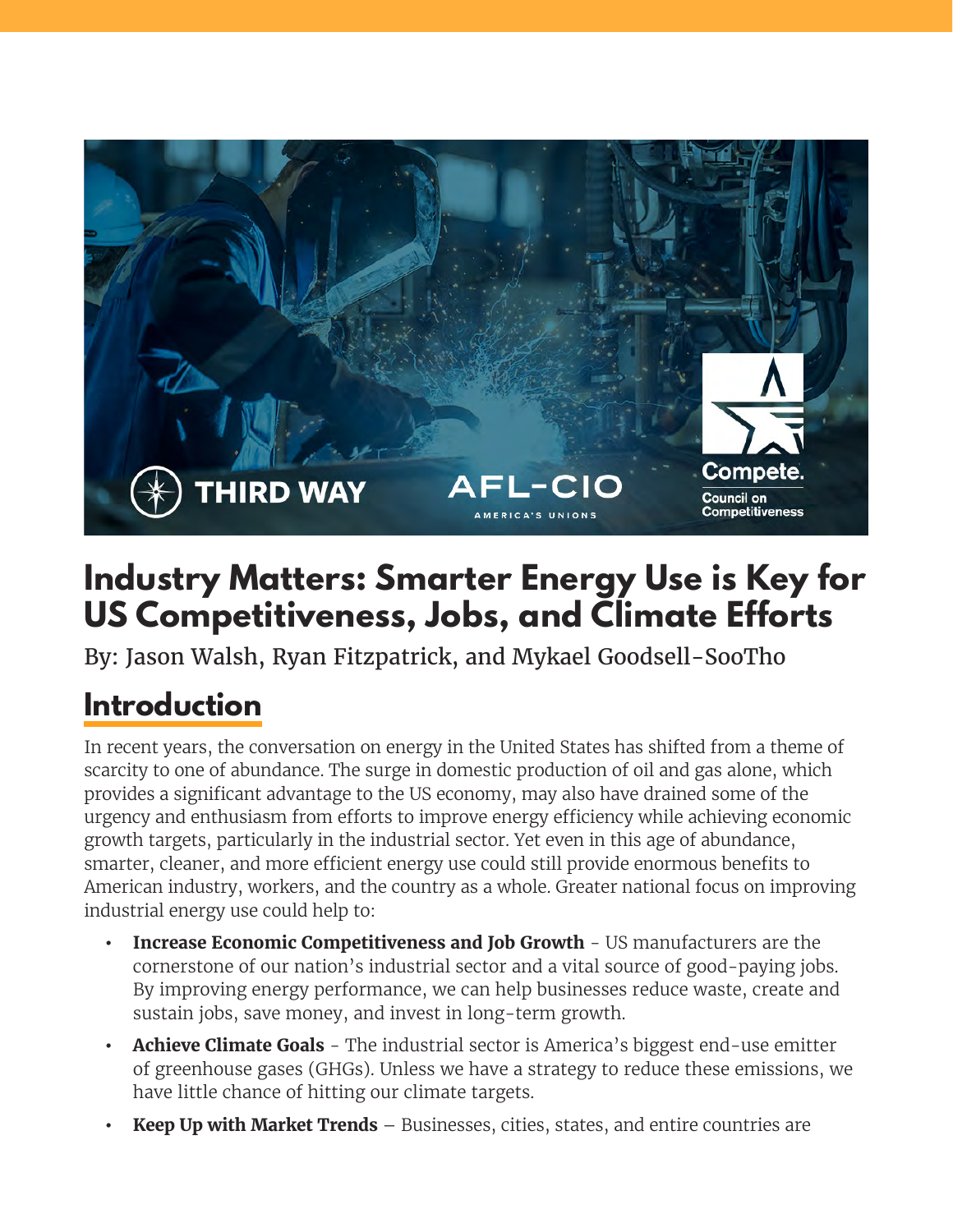enacting policies to promote cleaner and more efficient energy use, including standards and incentives that will impact major industries. By helping our manufacturers stay on the forefront of changing energy demand, the US can ensure their ongoing access and competitiveness in evolving global markets.

This report examines each of these reasons for making industrial efficiency and emissions reduction a national priority. It also lays out a number of clear, achievable pathways to saving energy, increasing competitiveness and cutting carbon in US industry, including wider use of industry best practices, increased deployment of existing technologies, and accelerated innovation of new technology solutions. These pathways offer a useful guide for future policy discussions between government, industry, labor, and other stakeholder groups.

# **1. Strengthening the Bottom Line for US Businesses and Workers**

An energy and emissions strategy for American industry must center on manufacturing, the most economically important and energy reliant part of the U.S industrial sector.<sup>1</sup>

### **The Value of US Manufacturing**

Manufacturing is a critical component of the US economy. With a total output valued at \$2.17 trillion, American manufacturers are responsible for 11.8% of the nation's GDP.<sup>2</sup> Manufacturing is also critical to US workers. In 2016, manufacturers directly employed nearly 12.5 million people with an average hourly wage of \$26.50.In addition, each fulltime job in manufacturing creates 3.4 full-time equivalent jobs in nonmanufacturing industries—the highest multiplier in the US economy. 3

In 2017, the total US economy consumed an estimated 97.8 quadrillion Btu of energy, or 97.8 quads. The industrial sector consumed nearly one third of that amount (31.5 quads). 4 EIA expects total national energy consumption to increase 4% by 2025, with nearly all of that growth coming from industry.5

This massive and growing energy consumption within the industrial sector is heavily concentrated in a few key areas. Manufacturing is by far the most energy-intensive component of the sector, accounting for 75% of industrial energy use.6 That share is even further concentrated within a handful of sub-sectors known as energy-intensive manufacturers (EIMs), which dominate energy consumption in manufacturing. These manufacturers convert natural resources into basic materials through processes that require high energy inputs, including high-temperature heat. These processes convert, for example, iron ore, bauxite, petroleum, lime stone, silicon dioxide and biomass into iron and steel, aluminum, chemicals, cement, glass and paper—all of which are essential material building blocks on which our economy and society relies. If the top five energy consuming manufacturing sectors in the US were their own country, they would rank 9th in the world in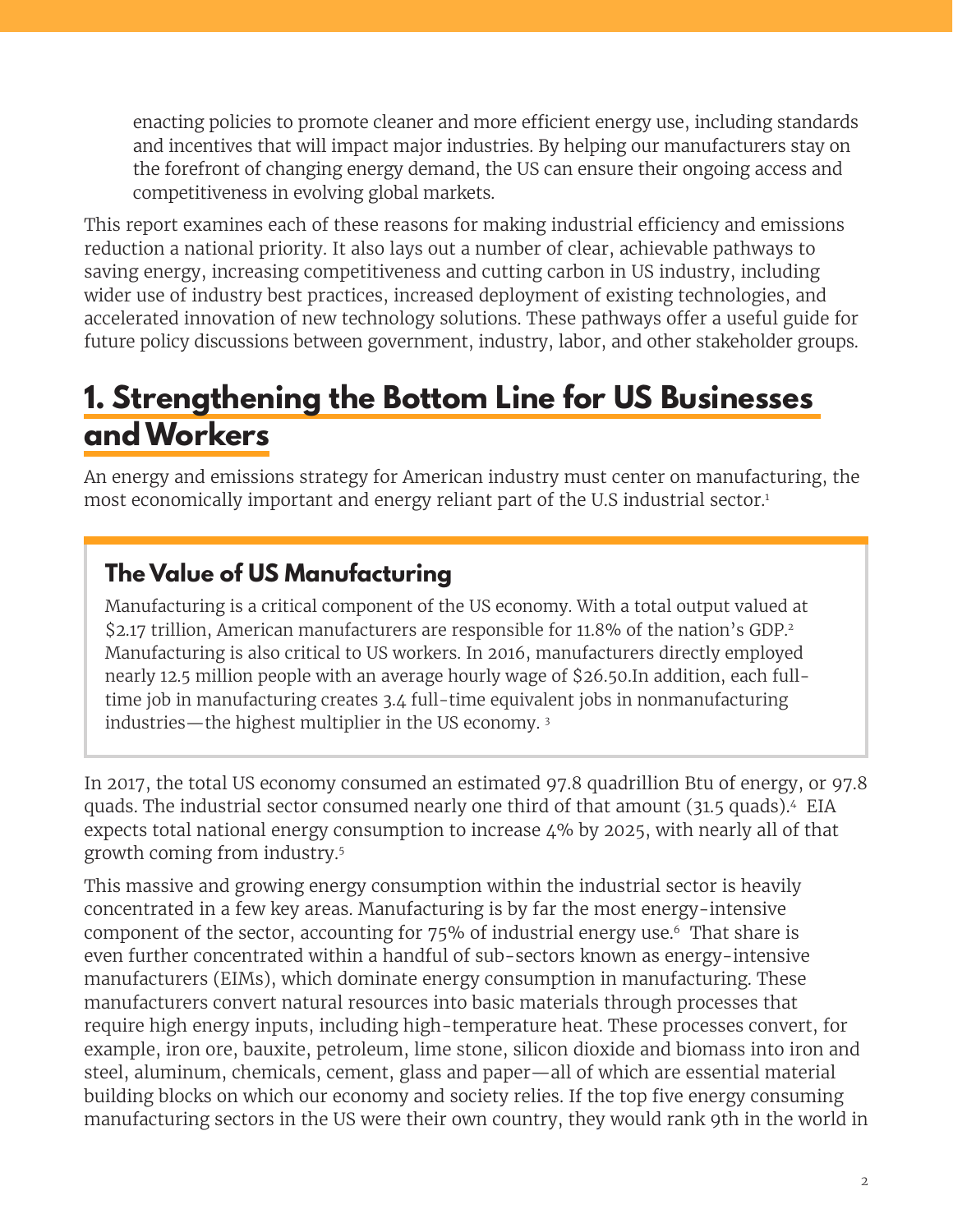terms of total energy used.7

#### **If the top five energy consuming manufacturing sectors in the US were their own country, they would rank 9th in the world in terms of total energy used.**

### **Major opportunity for savings**

Despite advances in industrial energy efficiency, and recognizing the inherent thermodynamic losses that are part of industrial processes, a large amount of the energy used by US manufacturers is still wasted. An astounding 64% of the primary energy consumed by US manufacturing is "lost" during transmission, power and steam generation, process heating, HVAC and lighting use, and other activities.8 We can do better. A significant percentage of manufacturing energy that's wasted can be saved, which in turn saves money that manufacturers can otherwise use for capital and workforce investments that make them more productive and competitive.

The Department of Energy (DOE) produced a series of studies that provide technology-based estimates of potential energy savings opportunities in four EIM sub-sectors.9 The studies analyzed two energy savings opportunity 'bandwidths': (1) the "current opportunity" bandwidth represents energy savings, compared to current typical energy consumption, if the best technologies and practices available are used to upgrade production; and (2) the "R&D opportunity" bandwidth represents additional energy savings available, after realizing the current opportunity, if applied R&D technologies under development are deployed.<sup>10</sup> As the table below makes abundantly clear, the opportunity to save energy and reduce emissions among EIMs is enormous.

### Potential Reduction in Energy Use in Four **U.S. Manufacturing Sub-Sectors**



**Note:** Current energy consumption refers to the typical energy consumption of each manufacturing subsector as of 2010.

 State of the Art refers to energy consumption that could be achieved if the most energy efficient technologies and practices existing today were widely adopted. R&D Opportunity refers to energy consumption that could be achieved if energy-saving technologies and practices currently under development are successfully deployed.

Source: U.S. Department of Energy, 2015.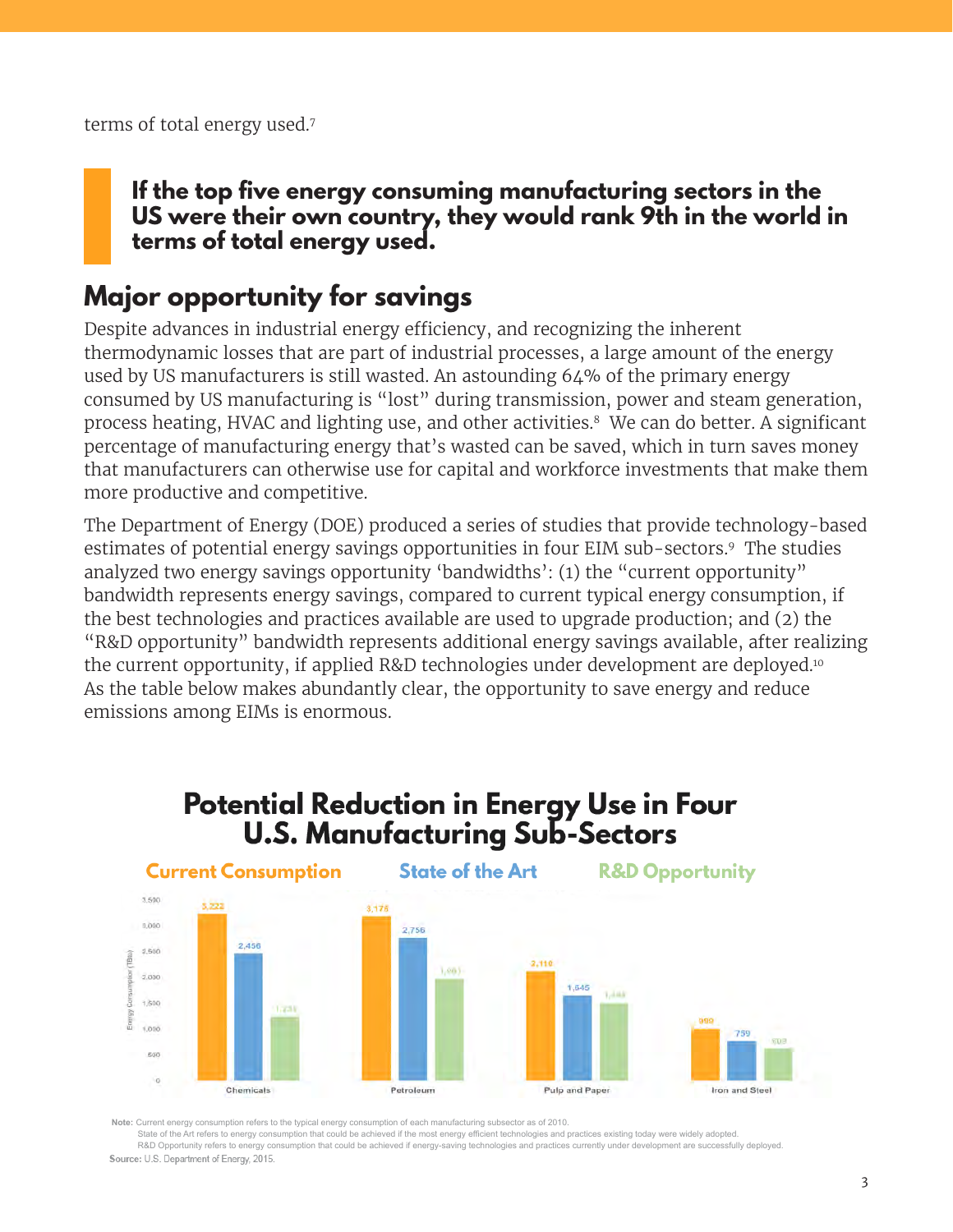Another way to analyze industrial energy savings opportunities is on a state-by-state basis. In 2016, DOE used economic and energy intensity projections to estimate the potential industrial energy savings in all states by 2030 if the industrial sector doubled its rate of energy efficiency improvement. Opportunities were found in every state, with a regionally, economically, and politically diverse group of states topping the list of unrealized savings (Texas, California, Louisiana, Indiana, North Carolina, and Ohio). $11$  If industries in just these six states were to meet DOE's projections, the energy they saved would be equal to  $4\%$  of all primary energy used by the entire country.12



#### **If industries in just these six states were to meet DOE's projections, the energy they saved would be equal to 4% of all primary energy used by the entire country.**

It's clear that energy savings opportunities are abundant. If US manufacturers can costeffectively realize these savings by making capital investments in more energy efficient technologies and practices they will increase their profits, their ability to reinvest, and their economic viability. And because U.S manufacturing is such a critical supplier and catalyst for the overall economy, these benefits will also accrue to workers and businesses across all economic sectors. It will also position US manufacturers, and the nation as a whole, to be winners in perhaps the most important global economic race of the 21st century.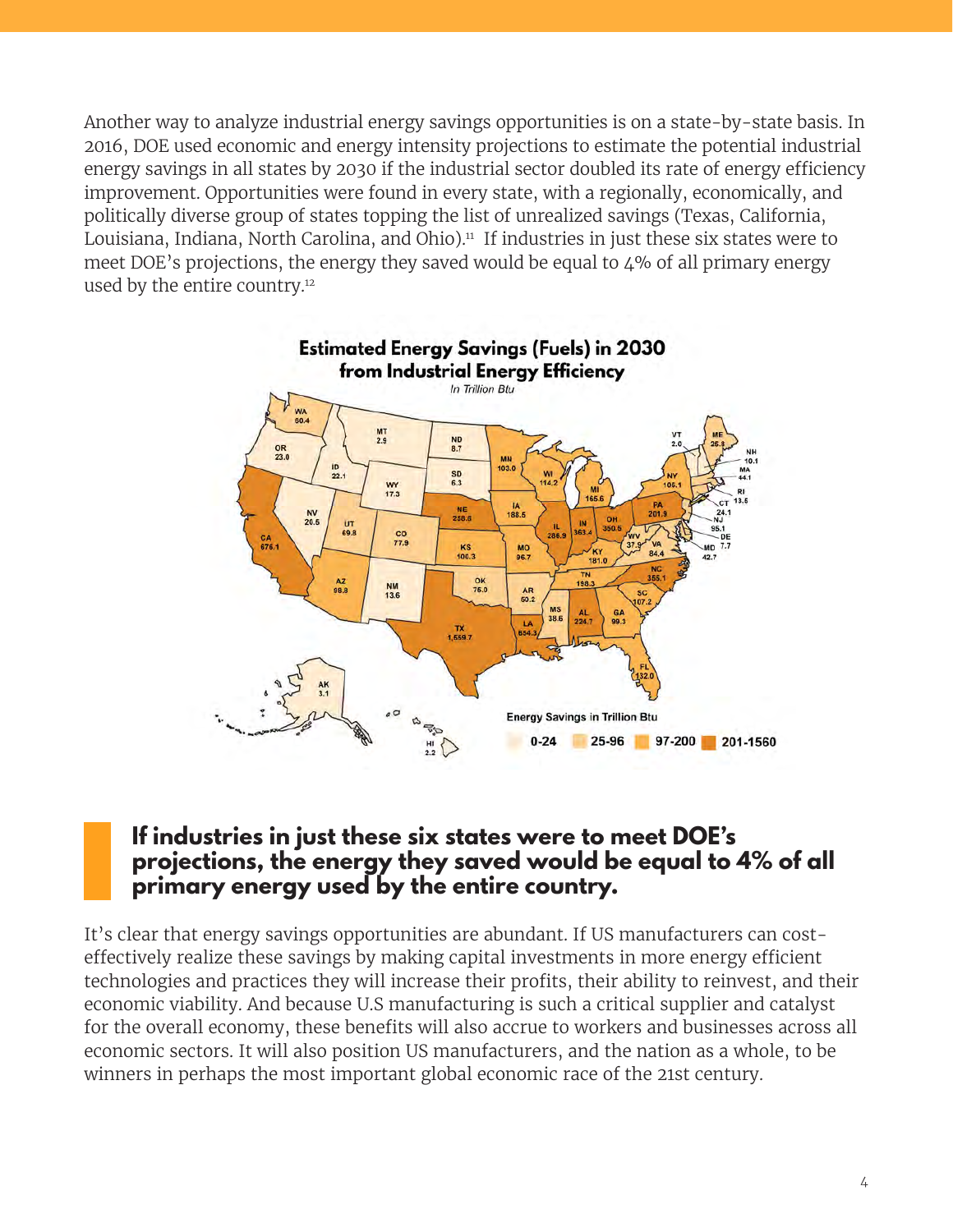### **Jobs and Opportunities for American Workers in a Changing Economy**

America's changing energy economy is already reflected in the US workforce. According to the 2018 U.S. Energy and Employment Report (USEER),<sup>13</sup> substantial numbers of American manufacturing workers are employed in the production of energy efficiency, clean energy, and low carbon emission technologies. For example, the USEER found that 315,578 workers were employed in manufacturing ENERGY STAR-rated appliances and other energy efficiency-certified building and lighting products. Another 476,338 workers were employed in automotive manufacturing subsectors for component parts that increase vehicle fuel economy.

The USEER also found that almost one of every five US construction workers (1.27 million out of 7.1 million) support the construction or installation of energy efficient technologies.14 This is a strikingly large proportion of the construction workforce, particularly given the uneven mix of state and federal policies that incentivize energy efficiency. Indeed, one analysis found that if all states adopted a few proven energy efficiency policies, they could create over 600,000 *new* jobs.15 These figures illustrate the job-creating potency of a business model in which the savings from reducing energy waste can be reinvested to undertake even more ambitious energy efficiency efforts—a virtuous cycle that also supports steady employment for boilermakers, pipefitters, glaziers, insulators, and other skilled craftsmen and women.

It's worth emphasizing that the men and women employed in the manufacturing and construction sectors are disproportionately workers without a four-year college degree, often considered a proxy measure for membership in America's working class. This group has been on the losing end of structural trends in the overall labor market over the past few decades, but manufacturing and construction jobs provide a chance for working class Americans to climb the economic ladder.

A proven means to climb that ladder are joint labor-management apprenticeship programs prevalent in both manufacturing and construction fields. This "earn while you learn" system provides high-quality skills training, well-defined points of job access, and long-term career pathways. Apprenticeship programs are also central to Project Labor Agreements, or Community Workforce Agreements, that are often used for publicly funded infrastructure projects, and which enable the training and hiring of workers from local and underserved communities.

The bottom line: policies and investments that help create and sustain good-paying manufacturing and construction jobs in turn enable greater equity and mobility in a US economy that badly needs more of both.

# **2. Industrial Sector is Key to Meeting Climate Goals**

To minimize the risk of severe damages from a changing climate, the US and other nations need to drastically reduce the amount of carbon dioxide and other GHGs they release into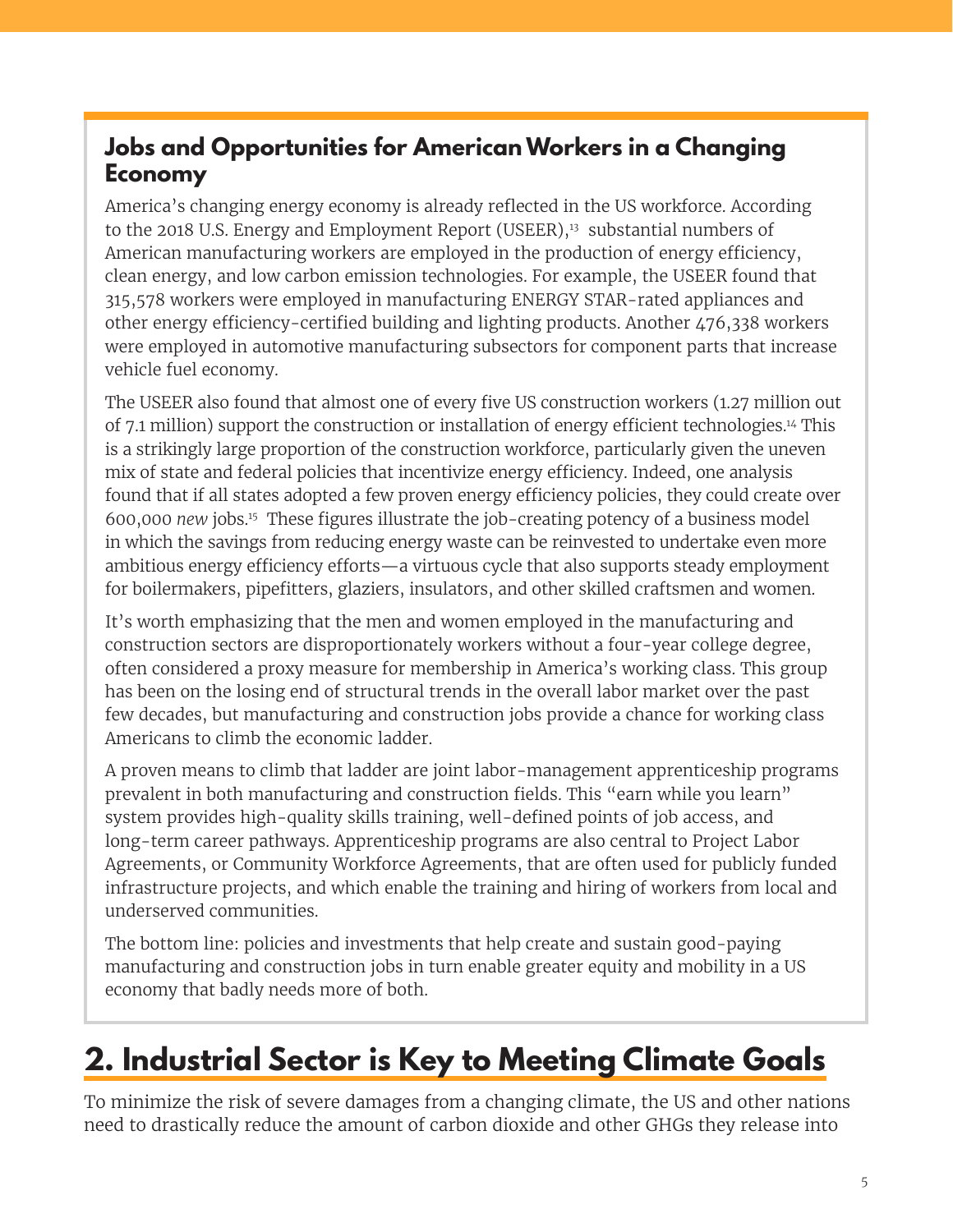the atmosphere.16 This will require significant emission cuts in all major segments of the economy. The US has been fairly successful in cutting carbon from the power sector in recent years, thanks to strong consumer demand for renewable energy and the switch from coal to natural gas. National standards for vehicles have had a significant impact on fuel efficiency and emissions in the transportation sector.<sup>17</sup> Unfortunately, the US has not taken such substantive steps to help its industries move in the same direction—a shortcoming that could put even long-term climate goals out of reach.

## **Industry's share of emissions is larger than you think**

The electric power sector has historically been the largest source of greenhouse emissions in the US, though the transportation sector now surpasses it by a narrow margin. According to the Environmental Protection Agency's "U.S. Greenhouse Gas Inventory," transportation and power each accounted for 29% of emissions in 2016, with the industrial sector assuming its usual position as distant third, with 22%.18 Its smaller share of emissions could help explain why there's been somewhat less focus and urgency around cutting carbon in industry, compared to power and transportation.

EPA's Inventory has another method of accounting for emissions, though; and it paints this situation in a much different light. Instead of treating power generators as their own discrete sector, this less-referenced methodology distributes emissions from power generation to the end-use sectors that actually consume this electricity. By this metric, the industrial sector is actually the nation's largest source of greenhouse gas emissions. In 2016 industry was responsible for 1,894.8 million metric tons (MMT) of carbon dioxide equivalent  $(CO2e)$ , or 29% of the U.S total.<sup>19</sup>



Source: U.S. Environmental Protection Agency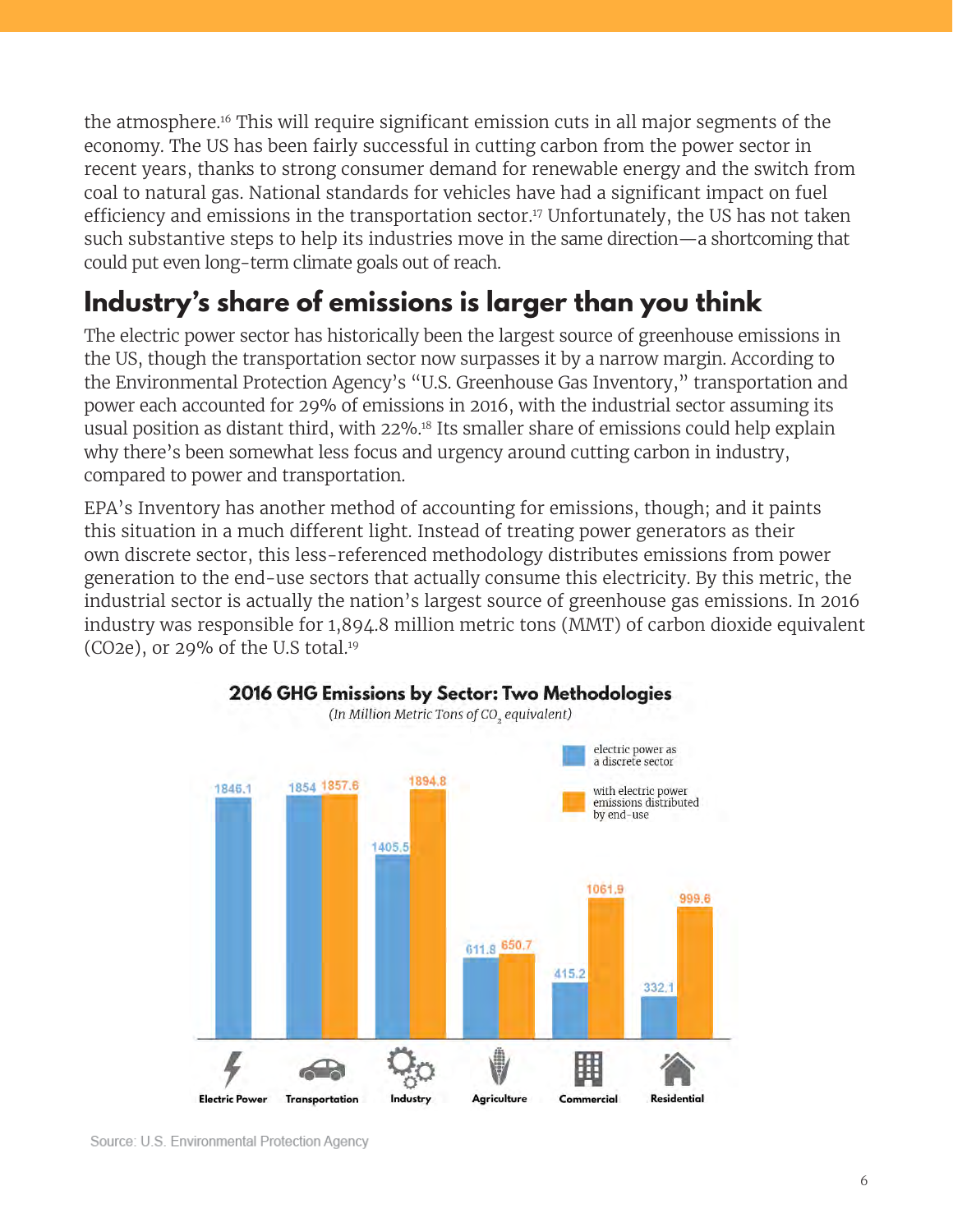**The industrial sector is actually the nation's largest source of greenhouse gas emissions. In 2016 industry was responsible for 1,894.8 million metric tons (MMT) of carbon dioxide equivalent (CO2e), or 29% of the U.S total.**

This methodology clearly suggests a need for increased attention and urgency around industrial emissions. Emissions from a range of economic activities like construction and mining are included in the "Industry" designation. But similar to industry's energy consumption, GHG emissions from industry are also concentrated within manufacturing. One analysis of the most energy intensive manufacturing plants in the US, representing less than 0.5% of all US manufacturing facilities, estimated that they were responsible for roughly 25% of US industrial sector emissions, the equivalent of 5% of all U.S GHG emissions.<sup>20</sup> This provides yet another reason to make manufacturers a priority focus of any effort to promote smarter energy use and emissions reduction in American industry.

## **Electricity use is only part of industry's challenge**

Including emissions from the electricity used for things like motors, ovens, space heating and cooling, lighting, etc. is enough to push the industrial sector above other end users. But these offsite or "indirect" emissions from electricity are still a relatively small portion of industry's overall emissions footprint. Of the total of CO2e that industry emitted in 2016, only one quarter were indirect emissions.<sup>21</sup>

The remaining industrial emissions are "direct" emissions, which typically occur on-site at manufacturing facilities. The main sources of direct emissions from industry are:

- **• Combustion of fossil fuels** like natural gas and petroleum for process energy (e.g., heating for furnaces, kilns, and dryers);<sup>22</sup>
- **• Chemical reactions** that occur when raw materials are transformed into products (e.g., cement and ammonia); $23$  and
- **• The production and use of hydrofluorocarbons (HFC's)**, highly potent GHGs used in refrigeration, air-conditioning, aerosols, and foams.24

The lesson here is that transitioning the grid to renewables and other low-carbon power sources is helpful in addressing industrial emissions, but it can only do so much. Successfully cutting carbon in this sector will require significant onsite action at these facilities.

### **Industrial emissions could surge if steps aren't taken**

Though the industrial sector has not been a primary focus of energy and climate policy, industrial GHG emissions have decreased in the US since 1990, with some sub-sectors dropping dramatically over that period of time. For example, emissions from iron and steel production dropped by almost 60% between 1990 and 2016 (from 99.1 MMT CO2e to 41.0 MMT).<sup>25</sup> This was the result of improvements in energy efficiency, but even more importantly a shift from ore-based production to increased recycling of scrap steel.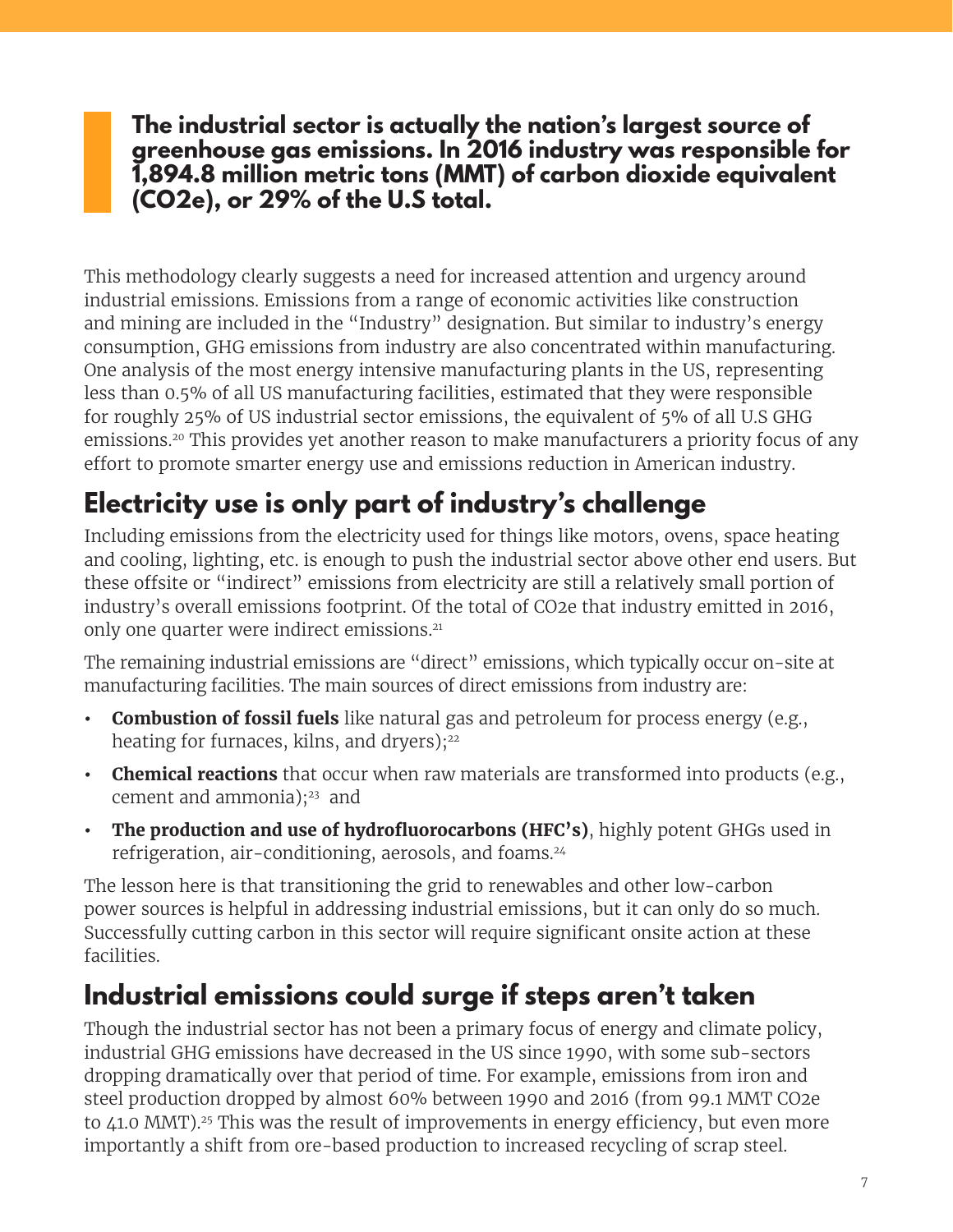Arguably, however, the most significant driver of industrial sector GHG reduction has been the structural shift in the US economy toward services and away from production of manufactured goods. This is by no means a positive trend from a global GHG emission standpoint. Much of the manufacturing that the US loses is simply offshored to some other country, and the emissions (in addition to the jobs) go along with it—something technically referred to as "carbon leakage". Manufacturers in these countries tend to use less energy efficient technologies and are subject to less stringent pollution standards, so global emissions end up higher than they would have been if manufacturing had stayed in the US.<sup>26</sup>

Regardless of what has been driving it, the decades-long trend of decreasing industrial emissions in the US may be reaching its end. The US Energy Information Administration's (EIA) reference case projects that energy-related CO2 emissions from industry will rise 23% between 2017 and 2050, while other economic sectors see flat or declining emissions.<sup>27</sup> Much of this growth is attributed to expanded output driven by sustained low prices for natural gas, especially among manufacturers like chemicals producers that use gas as a fuel and feedstock.



Projected CO<sub>2</sub> Emissions Growth by Economic Sector (2016-2050)

## **3. Domestic and International Drivers of a Carbon-Constrained Economy**

As the impacts of energy consumption and climate change become harder to ignore, public policy and consumer demand worldwide are curving inexorably toward efficient, lowemissions processes and products. Washington should acknowledge this trend in global markets and pursue policies and investments that will help US manufacturers stay ahead of it. If we fail to heed the international and domestic warning signs discussed below, American industry could find itself racing to catch up to the world economy instead of leading it.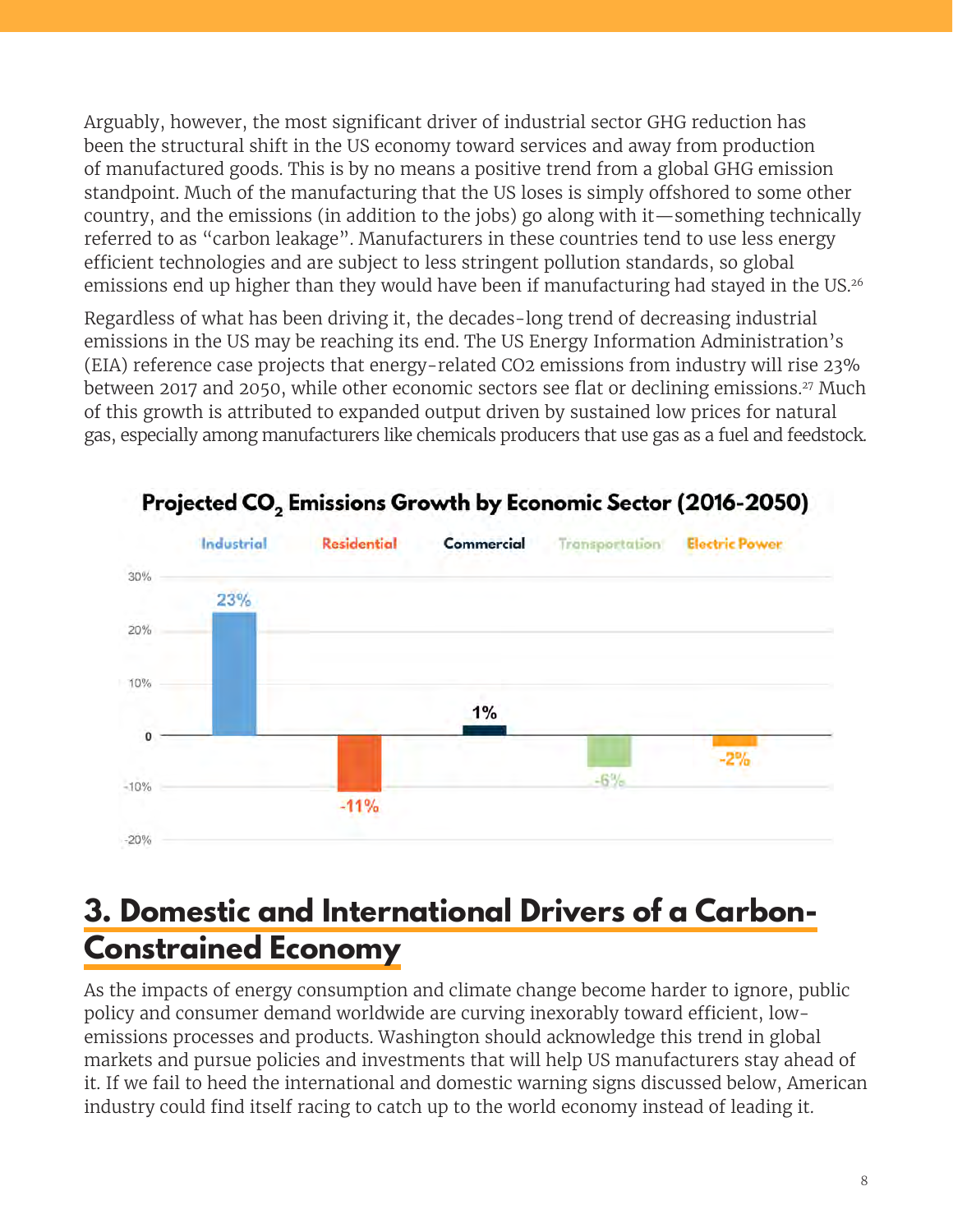## **Signs of a global trend**

Even though the US has announced its withdrawal, the Paris Climate Agreement will still put significant downward pressure on GHG emissions—including emissions from industry. Every other nation on the planet remains in the Agreement (or, in the case of Nicaragua and Syria, plans to join). And a number of our biggest international economic competitors have laid out emission reduction strategies specifically for the industrial sector, including China (see Appendix A), Japan, and the EU.28

National policies that put a price on carbon are already impacting many U.S manufacturers. Over 40 countries use some form of carbon-pricing mechanism, either an emission-trading system or a carbon tax.<sup>29</sup> US-based multinational companies that use energy in any of these countries must already account for GHG emissions, which can lead to voluntary reduction programs as well as the development of national reduction policies.30

Whether they're required to or not, many multinational companies are choosing to adopt an internal carbon price because they—or their shareholders—view carbon risk management as a business imperative. As of 2017, almost 1,400 companies worldwide were disclosing their current or planned use of carbon pricing, an 11% increase over 2016.31

Technology investment is another good indicator of where the sector is headed. Clean energy is expected to be one of largest markets of the 21st century. According to Bloomberg New Energy Finance (BNEF), global clean energy investment in 2017 was \$333.5 billion, 3 percent above 2016's total and the second highest investment year on record. With countries around the world racing to develop, deploy, and export these technologies, US manufacturers face serious competition for these lucrative markets. China was home to the largest sum of clean energy investment in 2017 at \$132.6 billion, while the US came in a distant second with \$56.9 billion.<sup>32</sup> When it comes to catalyzing innovation, the US fell behind eleven countries in Europe and Asia in terms of government investment in energy RD&D (as a percentage of GDP) in 2015.33

#### **When it comes to catalyzing innovation, the US fell behind eleven countries in Europe and Asia in terms of government investment in energy RD&D (as a percentage of GDP) in 2015.**

In particular, the US is falling behind in some of the most cutting-edge and important clean energy technologies for industry. For instance, a copper mine in Chile has pioneered the use of solar thermal technology for refining, generating more than 80% of the heat it needs with zero emissions.<sup>34</sup> Another example is Dubai, where the world's first steel plant equipped with carbon capture commenced operation in 2016. The government of the United Arab Emirates strongly backed this particular project, noting that it now gives domestic industries and workers a leg-up on what could be a growing export market for industrial carbon capture and low-carbon steel.35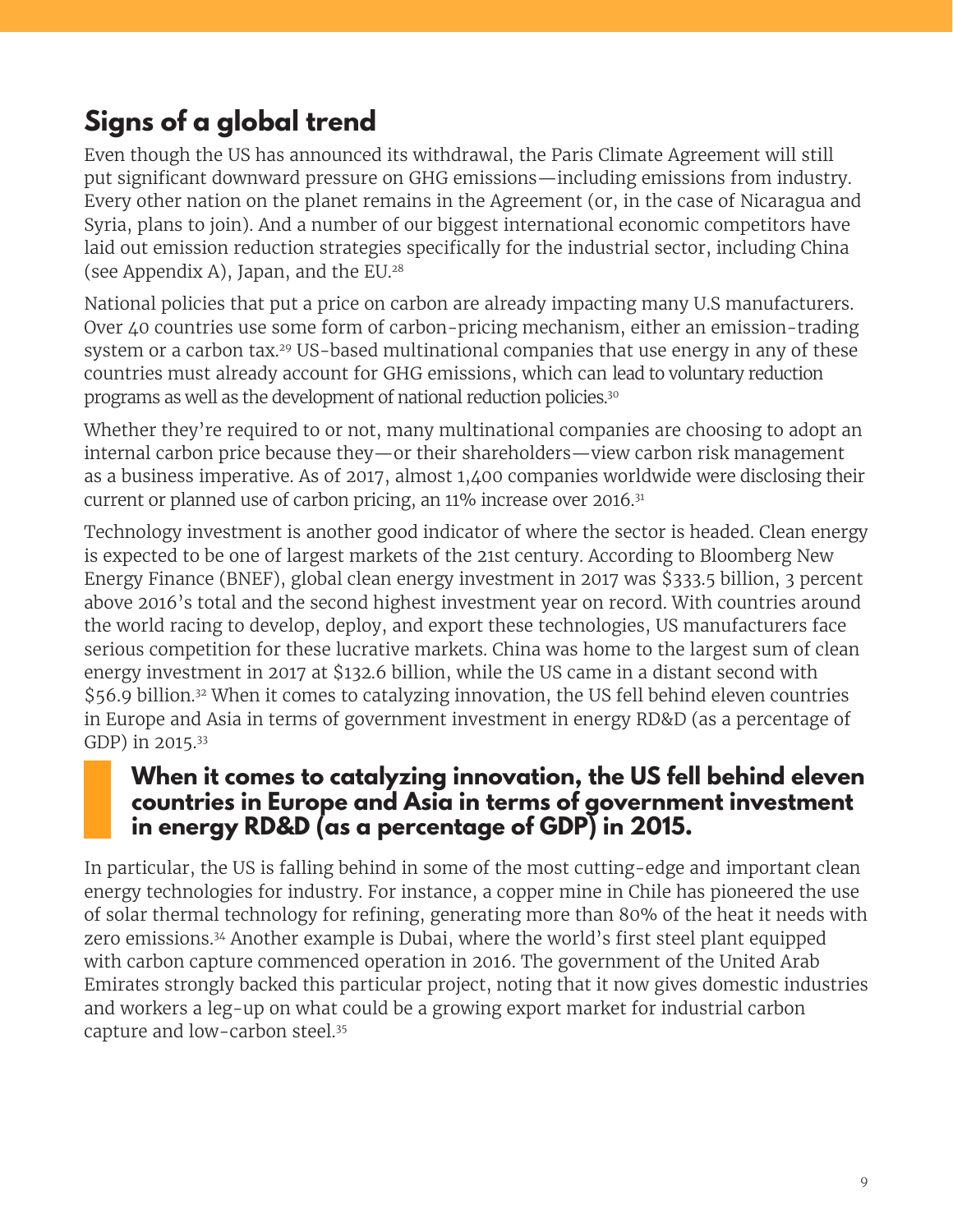### **Domestic forces also pushing industry toward cleaner, more efficient energy use**

Regardless of current inaction at the national level, American states, cities, and businesses are adopting explicit emission reduction targets, clean energy goals, and other policies that will shape their investment and procurement decisions. Many of these activities could create opportunities for some domestic manufacturers, as well as challenges for those who fail to keep up.

Ten states have adopted legally binding carbon pricing regulations, including California, which is implementing the country's first economy-wide cap and trade program. The other nine are northeastern states participating in the Regional Greenhouse Gas Initiative (RGGI), essentially a CO2 cap and trade system in the electricity sector. Since January of 2018, New Jersey Governor Phil Murphy signed an executive order directing the state to rejoin RGGI, and Virginia Governor Ralph Northam proposed legislation that would enable his state to join for the first time. Meanwhile, 29 of the largest US cities have codified GHG emissions reduction targets, and 43 cities have committed to 100% clean energy goals.36

In what may have the most direct and immediate impact on major manufacturing sectors, California recently adopted a first-of-a kind procurement requirement called Buy Clean California. The law requires state-funded infrastructure projects, such as highways and bridges, to use building materials (including steel, insulation, and glass) that meet low carbon intensity standards.37 Though it's only one state, California is the world's fifth largest economy and spends \$10 billion annually on infrastructure—a market large enough to potentially influence suppliers well outside its borders.<sup>38</sup>

Numerous US manufacturers have made commitments to purchase clean energy and reduce GHG emissions, which will have significant impacts on their operations and domestic supply chains. 132 of America's largest manufacturers have established GHG reduction targets, 40 of them have set renewable energy goals, and 190 companies are participating in a partnership with the federal government to reduce energy intensity across their US operations.39

### **Numerous US manufacturers have made commitments to purchase clean energy and reduce GHG emissions, which will have significant impacts on their operations and domestic supply chains.**

International and domestic actions to reduce emissions and energy consumption show a clear and escalating pattern, and one that will certainly have an impact on markets for manufactured goods. By taking steps now to maximize efficiency and clean energy use, US manufacturers can increase their ability to remain competitive as global business priorities evolve. With a clear and focused national strategy, the federal government could support this shift among American manufacturers and the workers they employ.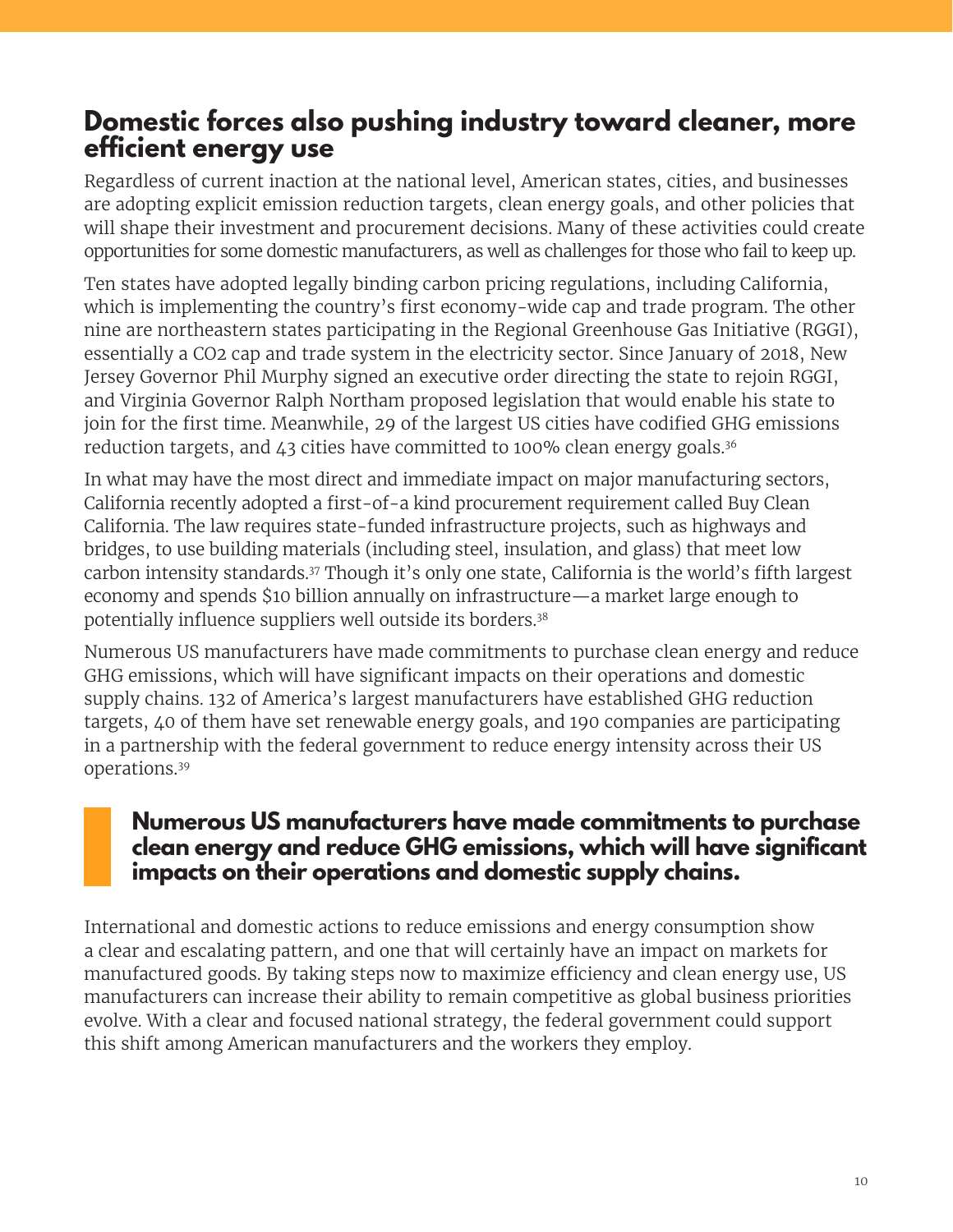# **4. Pathways to Reducing Industrial Sector GHG Emissions and Energy Waste**

Any strategy to reduce GHG emissions and capture energy savings from industry must recognize several factors that are unique to the sector:

- The diversity and complexity of the US industrial sector is staggering. It consists of hundreds of sub-sectors, many of which rely on processes and technologies that are unique to that particular sub-sector. As such, reducing energy waste and emissions in the industrial sector will require a wider array of solutions than any other economic sector.
- As the data from the Inventory reveal, nearly three times as much industrial emissions result from off-grid processes as from grid-sourced electricity. This explains why the transformation of the power sector to lower carbon sources to date has had a limited impact on industrial emissions, and why it's so important to look for on-site solutions.
- There are limits to what portion of industrial GHGs can be avoided, based on the laws of thermodynamics and chemical reactions for which there simply are no emissions-free alternatives.40 For the foreseeable future, the only way to deal with a significant portion of industrial emissions will be to capture, potentially utilize, and permanently sequester them.
- With its extensive supply chains, the manufacturing sector is uniquely positioned to enable more efficient energy use and lower GHG emissions in other end-use economic sectors, such as transportation and buildings.

What follows is a summary of what we view as the most important pathways to do so, which are grounded in a recognition of the unique industrial sectoral factors delineated above.

### **Pathway #1: Deploying Commercialized Co-Generation and Industrial Efficiency Technologies**

Co-generation systems, commonly referred to as combined heat and power (CHP), are among several industrial efficiency technologies and energy management measures that are fully commercialized and deployed across the country but significantly under-utilized. 41

CHP systems generate electric power and useful thermal energy from a single fuel source predominantly natural gas, though biomass and other fuels are also used.42 These systems consume up to 40% less fuel while generating the same amount of power and thermal energy as separate heat and power systems. CHP systems are installed at nearly 4,400 sites in the US with a total capacity of 82.6 GW. These systems avoid 241 MMT of CO2 emissions and save 1.8 quads of fuel and annually—that's more than twice the equivalent energy of all the natural gas produced in the Bakken region each year. <sup>43</sup> The vast majority of CHP capacity (86%) is concentrated in the industrial sector and, in particular, in EIM subsectors.44

These are impressive numbers, but we're nowhere near our full potential. While CHP represents roughly 8% of electric generating capacity in the U.S, it exceeds 30% in countries such as Denmark, Finland and the Netherlands.45 DOE estimates that there is another 154 GW of technical potential for CHP at industrial facilities for on-site use and the export of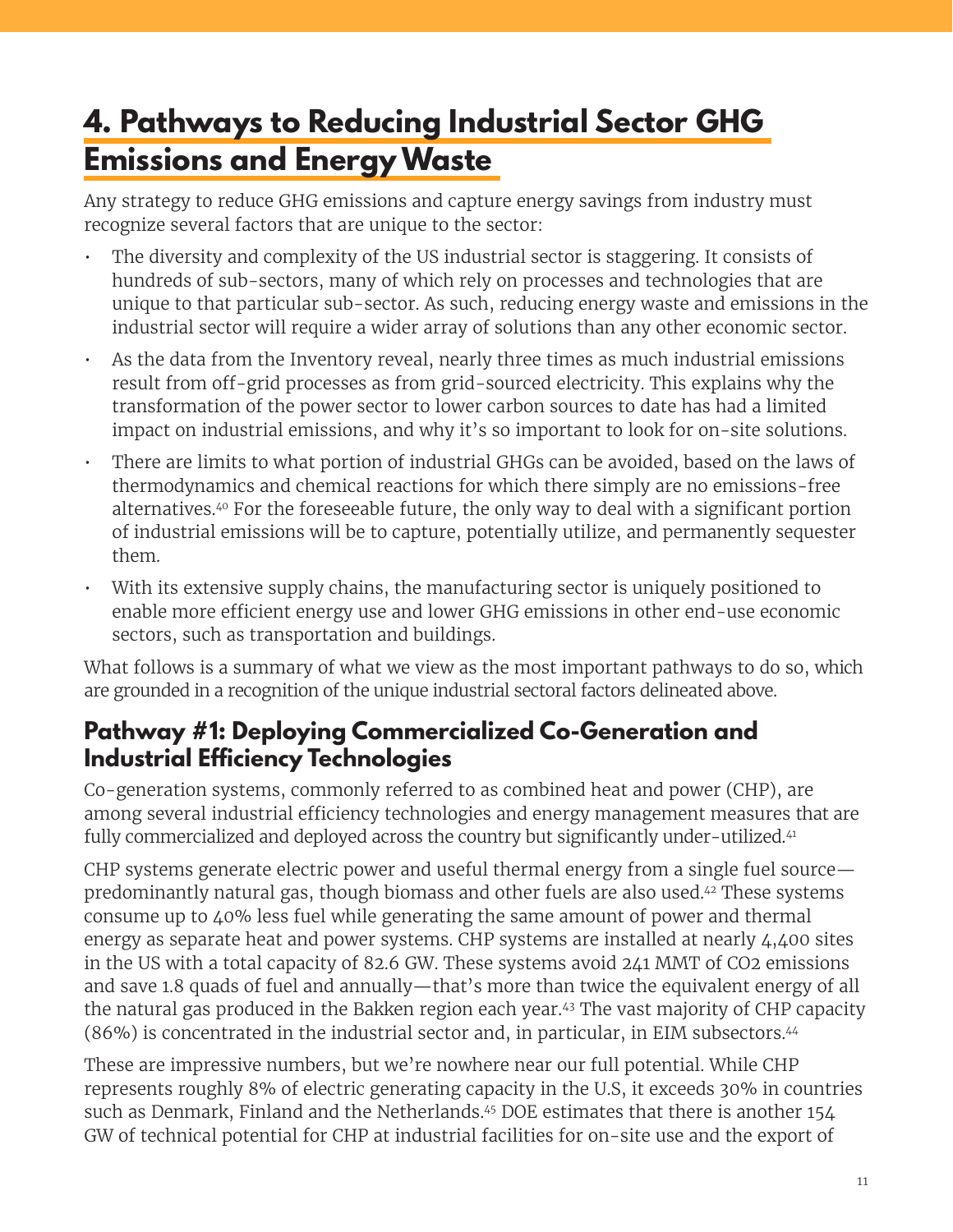excess electricity back to the grid, which would nearly triple our current capacity. <sup>46</sup> A high percentage of that potential is, unsurprisingly, in EIM sub-sectors, including petroleum refining  $(44.7 \text{ GW})$ , chemicals  $(40.3 \text{ GW})$ , and paper  $(25.2 \text{ GW})$ .<sup>47</sup>

### **DOE estimates that there is another 154 GW of technical potential for CHP at industrial facilities for on-site use and the export of excess electricity back to the grid, which would nearly triple our current capacity.**

Beyond CHP, there are a range of commercially available technologies and measures that manufacturers can deploy to reduce energy cost and GHG emissions. These include advanced electric motor systems, high efficiency boilers, mechanical insulation, energy-efficient lamps and lighting controls, and sensors and controls that improve process performance.<sup>48</sup>

We have evidence that implementing these industrial efficiency end use approaches yields significant results. DOE's Better Plants Program partners with manufacturers to identify and capture cost-effective energy efficiency opportunities. Through the end of 2016, Better Plants partners reported cumulative energy savings of 830 TBtu and \$4.2 billion in energy costs, with an average annual energy intensity improvement rate of 3.1%. 49

Despite their sizeable economic and environmental benefits, a number of barriers keep CHP and other industrial efficiency measures from reaching their deployment potential. Common challenges include: the dominant utility business model, which often positions CHP and end-use efficiency as a source of revenue erosion; internal competition for capital investment within companies, where the scale and payback of investment in CHP and end-use efficiency often competes unfavorably with investments that are smaller and yield payback more quickly; and a lack of awareness and knowledge about the technical and economic potential of CHP and end-use efficiency. If these and other barriers can be overcome, the energy savings, GHG emission, and economic impacts of deploying these technologies are demonstrable.

### **Pathway #2: Innovating Advanced Manufacturing Technologies**

As noted above there exists a multiplicity of sub-sectors within U.S manufacturing. This fact, in turn, requires innovation in a diverse range of advanced manufacturing technologies that can be applied across the entire sector to achieve emission reductions. Importantly, advanced manufacturing innovation must also encompass material as well as energy efficiency in product design and production, which includes the light-weighting of materials, the reduction of material waste, and re-use of materials, all of which can achieve substantial reductions in energy use and GHG emissions.

We briefly summarize four advanced manufacturing technologies below, which are illustrative of the energy saving (and by extension GHG emission reduction) opportunities and challenges in U.S manufacturing.50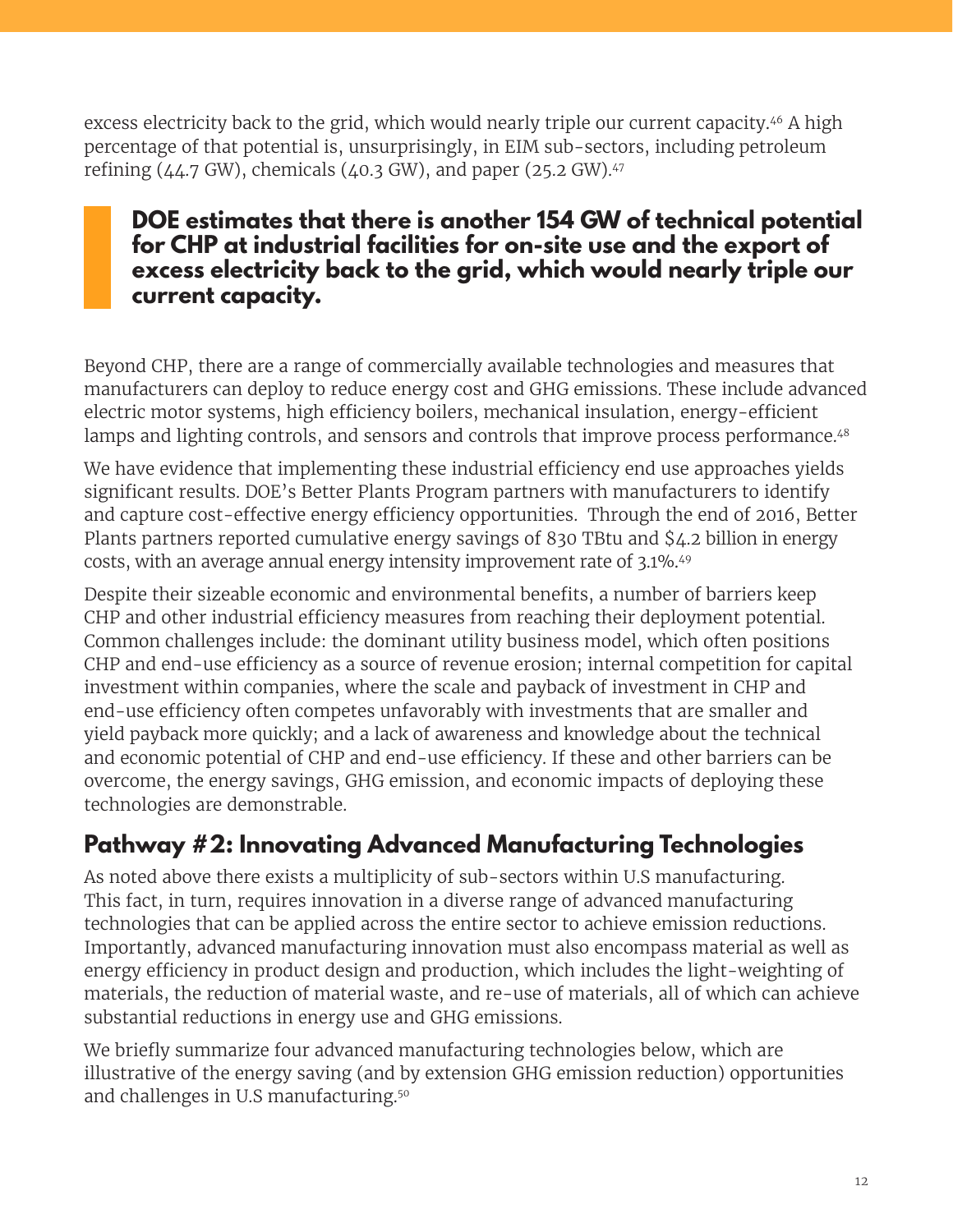### **Process Heating**

Process heating operations supply thermal energy that transform materials into myriad commodities and end-use consumer products, using energy obtained from steam, electricity and fuels. Process heating systems include furnaces, heat exchanges, kilns, and evaporators. These systems are used extensively by EIMs, but also in a range of other manufacturing sub-sectors. Process heating accounts for over 7 quads of US manufacturing energy use annually with approximately 36% of that energy lost as waste heat.<sup>51</sup>

Key RDD&D opportunities and challenges for this technology include high efficiency "super-boilers"; waste heat recovery systems; advanced non-thermal water removal technologies; and low-energy, high-temperature materials processing using selective heating techniques, such as microwave heating.

#### **Additive Manufacturing**

Additive manufacturing (AM), often referred to colloquially as "3-D printing," builds up objects by 'adding' layer upon layer, from computer models, rather than the current manufacturing practice of cutting away materials from a starting work piece. These are nascent techniques, but they could have a transformational impact, reducing materials use (dramatically, in some applications), reducing the weight of end products, and enabling the fabrication of complex structures that can't be mass-produced using existing technologies. AM techniques can be applied across the manufacturing sector, but show particularly strong energy savings for sub-sectors that rely on the complex use of materials and components parts – and where the weight of the end product has enormous cost, competitiveness and life cycle energy implication -- such as automotive and aviation manufacturing.

Key RDD&D challenges and opportunities for this technology include process controls that improve precision and increase throughput while maintaining the quality of the end product; scalability capabilities that enable larger volume production, both in size and number of parts produced; and more diverse material compatibility for new metal and polymer materials formulated for AM, providing application-specific properties such as flexibility, conductivity and low embodied energy.

#### **Smart Manufacturing: Advanced Sensors, Controls, Platforms and Modeling for Manufacturing (ASCCPMM)**

ASCCPMM, branded as 'Smart Manufacturing," involves technologies and practices that can capture, share, and process in real time the increasing amounts of information available at manufacturing facilities by using advanced sensors, data analytics, and control systems. The technologies and practices involved in Smart Manufacturing can interact at every level of the manufacturing sector, from equipment to plants to supply chains. They are valuable tools for energy management, and as such provide particular value for EIMs, where their application can model, predict, and optimize processes, with resulting energy savings ranging from 5% to 30%.

Key RDD&D challenges and opportunities for Smart Manufacturing include developing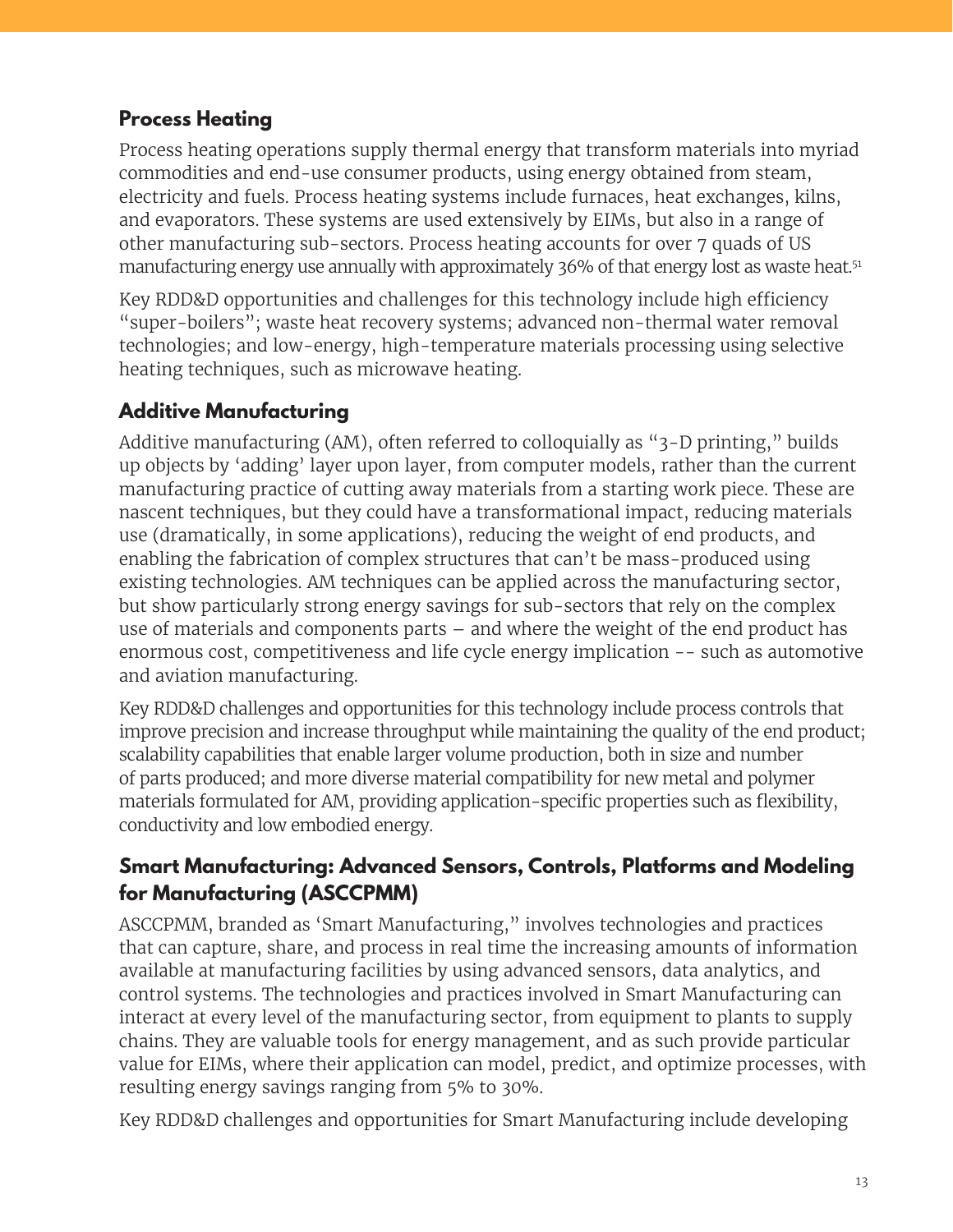lower power and more resilient wireless sensors; improving real-time measurement of equipment energy consumption and waste streams; open standards and interoperability for manufacturing systems and devices; and better cybersecurity in an era of proliferating cyberattacks.

### **Wide Band Gap (WBG) Semiconductors for Power Electronics**

WBG technologies allow semiconductor applications at higher frequencies, temperatures and voltages, which in turn enable the production of smaller, lighter and higher efficiency power electronics. These technologies can realize very large energy savings for motor-driven systems across the manufacturing sector, and could also accelerate the motorization of specific equipment such as large compressors; in addition, WBG semiconductors can provide energy savings in a variety of applications in the building, transportation and power industry sectors.

Key RDD&D challenges and opportunities for WBG semiconductors include reducing the cost of the substrate materials, most importantly silicon carbide and gallium nitride, compared to conventional silicon substrates currently in use; and improving their operating voltages and device reliability relative to silicon-based technologies.

These summaries of a handful of AM technologies underline the importance of continued innovation. But the best innovation doesn't happen in isolation at the lab bench. Rather, it's generated by applied research and development, and by selective demonstration and deployment of these technologies, which in turn creates a technology learning feedback loop that advances the R&D.

### **But the best innovation doesn't happen in isolation at the lab bench. Rather, it's generated by applied research and development, and by selective demonstration and deployment of these technologies.**

The most ambitious example of this approach for AM is Manufacturing USA, a publicprivate collaboration consisting of linked Manufacturing Innovation Institutes, each of which has a unique technology concentration while contributing to the advancement of the US manufacturing sector as a whole.

There are currently fifteen Institutes established or planned, with the shared goals of increasing US manufacturing competitiveness through new technologies and innovation; reducing GHG emissions and improving energy productivity; stimulating regional economic growth; and developing a skilled workforce in each of the technologies of focus. Industry demand for Manufacturing USA can be gauged by clear metrics: nearly 60 percent of the Fortune 50 manufacturers are partners, and the Institutes have attracted \$1.3 billion in private sector investment.52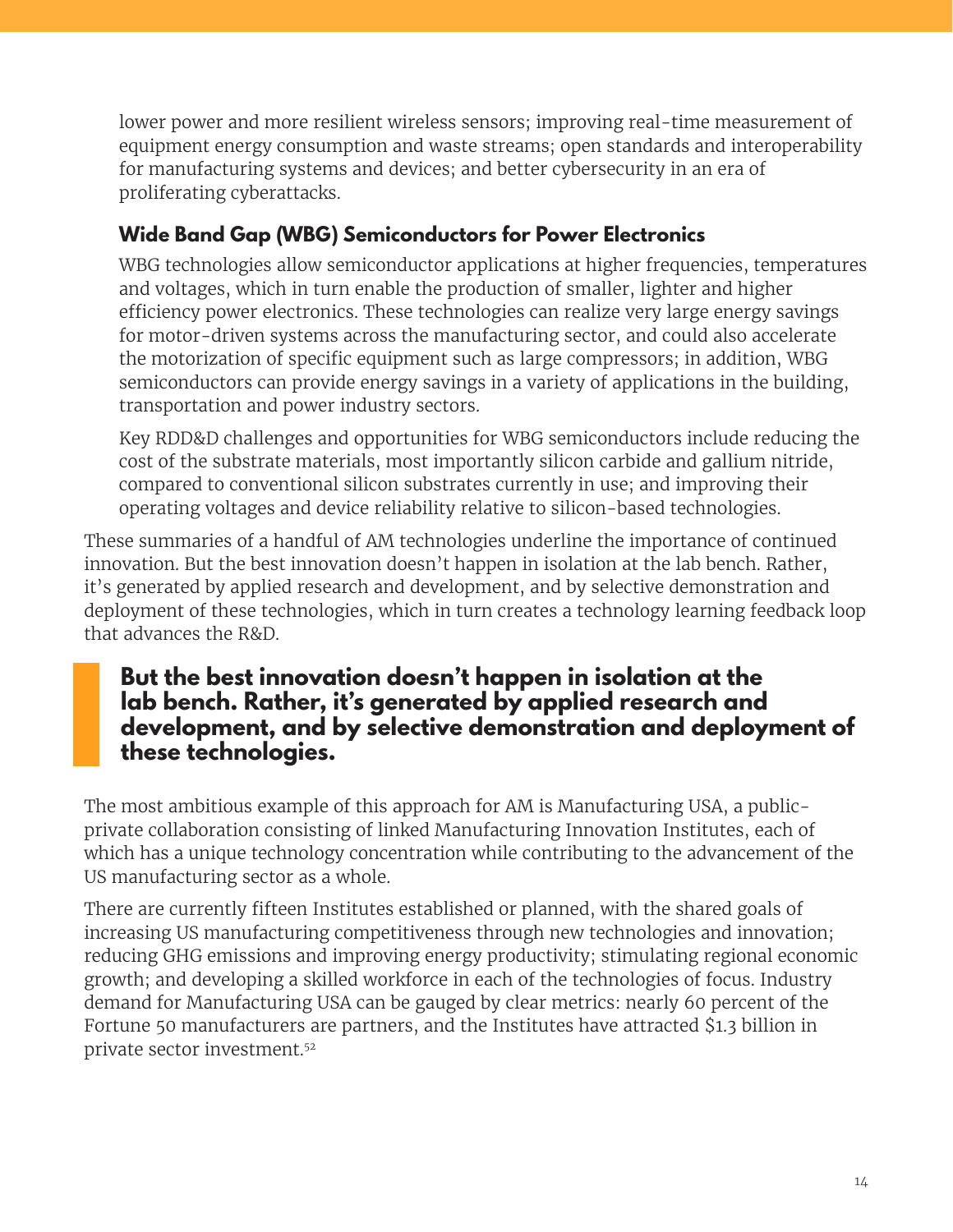### **Pathway #3: Moving the Industrial Sector to Clean Energy Fuels and Electrification**

Almost all industrial processes have been designed around the availability, low cost, and energy density of carbon-heavy fossil fuels. Decarbonizing the industrial sector will require strategically replacing fossil fuels for certain processes through increasing the use of clean fuel sources and electrification.

The most important part of the value chain to focus such efforts on is industrial process heat, the largest source of fossil fuel use in the industrial sector. To transition to clean process heat, three considerations are worth emphasizing: (1) current conversion processes that transform raw materials into thermal energy in EIM subsectors require very high temperatures; (2) thermal heat cannot effectively be delivered over long distances; and (3) many process operations must be run continuously. Therefore, substitutes for fossil energy used for industrial heat processes must be dispatchable, able to achieve minimum temperature thresholds (depending on the operation), and located at or very close to the point of consumption.

#### **Substitutes for fossil energy used for industrial heat processes must be dispatchable, able to achieve minimum temperature thresholds (depending on the operation), and located at or very close to the point of consumption.**

There are select clean energy sources, albeit at different levels of commercialization, that could meet these criteria. Given their size and operational flexibility, small modular nuclear reactors (SMRs), show particularly strong promise as a supplier of industrial process heat. Light water SMR technologies currently being developed can produce thermal heat at temperatures up to 300 degrees centigrade (°C), which is hot enough to conduct some industrial activities like processing certain chemicals.53 Other heat sources would be needed to supplement these light water SMRs in order to achieve higher temperatures needed for additional industrial processes. However, other SMR technologies under development that use different types of coolants (e.g., high temperature gas) could provide outlet temperatures up to 850°C, which would make them applicable for a range of EIM subsectors, such as oil refining and chemical manufacturing.<sup>54</sup> These would not be adequate solutions for sub-sectors that require direct heat at the highest temperatures, like the 1,700°C needed for iron and steel manufacturing or 1,500°C for cement.

It has been estimated that one-third of projected US industrial energy demand in 2025 could be met by about 235 SMRs with a capacity rating of 150 MWt.<sup>55</sup> Of course, this estimate is entirely theoretical as very few SMR projects in the US have a realistic chance of commencing operation by 2025. <sup>56</sup> Nonetheless, the technical capacity exists for SMRs to decarbonize a substantial portion of industrial energy use by 2050.

Solar thermal and (to a far lesser extent) geothermal energy sources could also play a role in meeting industrial energy demand. Concentrating Solar Power (CSP) plants may be able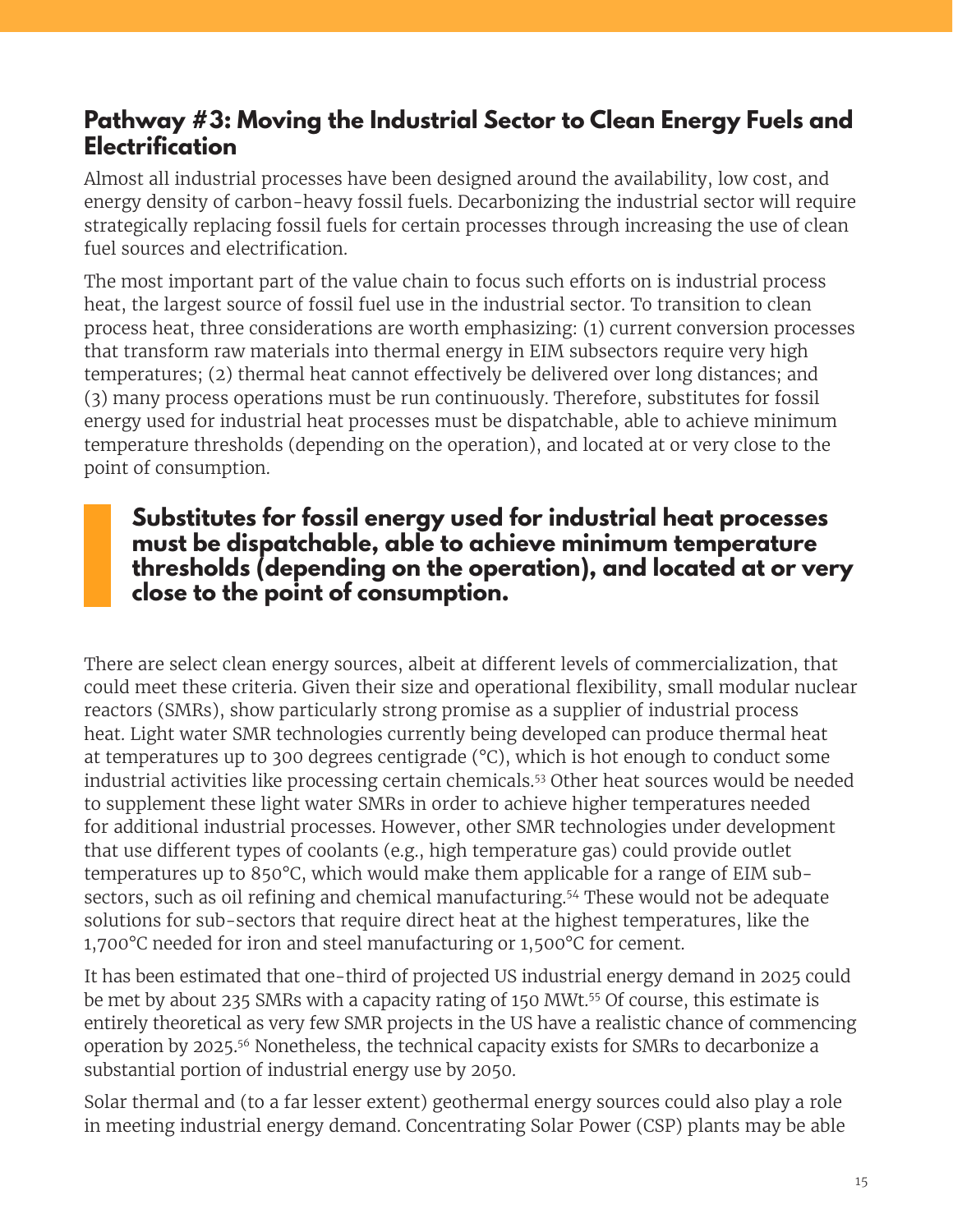to produce heat at temperatures as high as 1000°C, which could make them applicable to roughly the same set of manufacturing subsectors as non-light water SMRs. Geothermal plants using current technology operate at much lower temperatures for thermal applications – up to  $150^{\circ}$ C – which would allow them to provide thermal energy to a limited number of manufacturers with lower heat requirements, such as food processing.

Both solar thermal and geothermal hold an important advantage over SMRs as potential clean heat sources: they are commercialized and deployed. But they are also at a disadvantage: the geographical mismatch between the best resources for the technologies and location of US manufacturing. For example, currently operating CSP plants are concentrated in the Southwest, where the best solar resources exist, whereas U.S manufacturing is concentrated in Midwestern, Eastern and Gulf Coast states.

Another pathway for decarbonizing industrial energy use is through greater electrification of industrial process and power generation operations, linked with continuing efforts to shift the power sector to clean energy sources. Only 1% of conventional boilers and 10% of process heat applications in the industrial sector are electrified,<sup>57</sup> and it's technically feasible to scale up the deployment of electric boilers and electric heating technologies, including resistive, induction and infrared heating.

But there are barriers to electrification as well, none greater than the high cost of using electricity compared to direct fossil fuel use to generate process heat. Therefore, a critical R&D challenge will be to focus on industrial applications where electrification, relative to fossil fuels, can make more efficient use of thermal energy. More fundamentally, however, we need new technological and economic analysis to develop a better understanding of which industrial sector technologies would be the most promising and cost-effective to electrify.<sup>58</sup>

### **Pathway #4 Innovating Industrial Carbon Capture, Utilization and Sequestration (CCUS) Technologies and Building Out CCUS Infrastructure**

The 2014 Intergovernmental Panel on Climate Change (IPCC) synthesis report estimates that climate mitigation costs will be 138% greater if CCUS technologies are not widely deployed. 59 Therefore, the status of CCUS deployment is of paramount importance in evaluating the progress of climate mitigation strategies. The International Energy Agency (IEA) tracks the progress of a variety of clean energy technologies towards their Sustainable Development Scenario (SDS), which includes the Paris agreement climate goal of keeping global temperature increases well below  $2^{\circ}C^{60}$  They schematically label technologies as (1) On track, e.g., Solar PV; (2) More efforts needed, e.g., a number of EIM sub-sectors; and (3) Not on track.

IEA judges the status of CCUS technologies, in both power and industrial sector applications, to be not on track. The total proven annual capture rate of existing industrial CCUS projects globally is 28 MMT of CO2, far short of the 400 MMT of storage required per year to be on track to meet the SDS target in 2030. IEA does note some positive developments, such as the opening in 2016 of the world's first large-scale carbon capture and storage project in the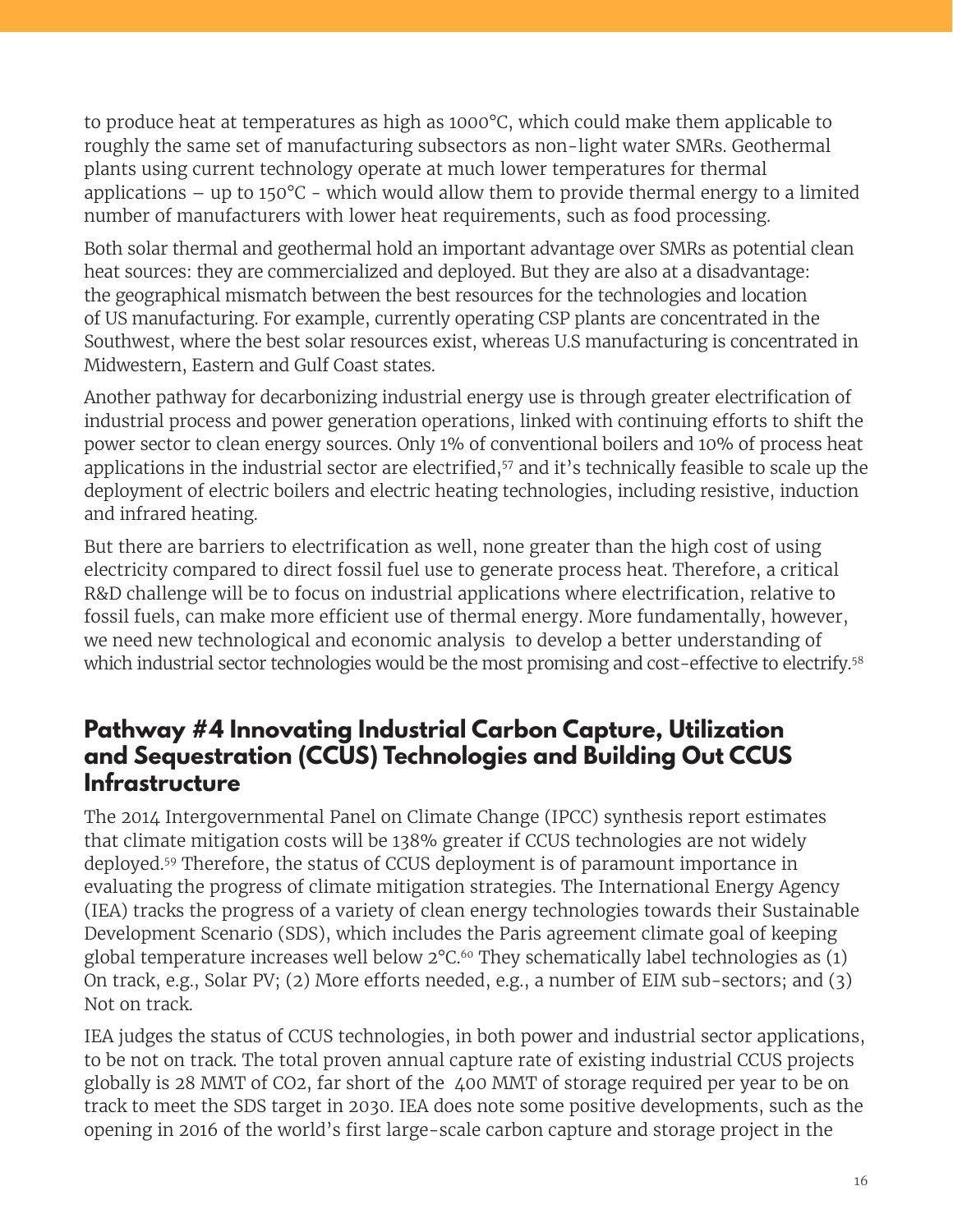iron and steel industry in Abu Dhabi, which is capturing up to 800,000 tons of CO2 annually, and the deployment of the first bioenergy with carbon capture and storage (BECCS) project (in the US – more on that below). But IEA emphasizes that the overall status of CCUS deployment should make policy support and investment in this technology an urgent priority. 61

Given the findings of the IPCC analysis and IEA's SDS target tracking, we don't think it's an exaggeration to assert that the success of the international effort to keep global warming below dangerous levels hinges in no small part on our success over the next seven years in bridging the gulf between where we are in the deployment of CCUS technologies now and where we need to be in 2025.

The US has the capacity to be the global leader in this effort, but domestic CCUS faces optical and economic barriers. In April of 2017, the world's first BECCS project commenced full commercial deployment at an Archer Daniels Midland (ADM) ethanol plant in Illinois, which will inject 1 MMT of CO2 in a saline aquifer. Just three months earlier, the Petra Nova project in Texas started operations, the world's largest CCUS deployment on an existing power plant; it will capture up to 1.4 MMT of CO2 annually, transporting it by pipeline to a nearby oil field, where it's used for Enhanced Oil Recovery (EOR) and then sequestered.

Despite the global significance of these projects coming online, the media reception to their deployment was vastly eclipsed by the announcement in 2017 by Southern Company and Mississippi Power that they were discontinuing the CCUS portion of their Kemper Power Plant, after years of development and billions of dollars of investment, and would instead operate it as a natural gas plant.

The failure of Kemper, and other high-profile CCUS projects that preceded it, such as FutureGen in Illinois, are in part simply recent examples of the challenges of being first movers in the energy sector. It is always difficult to move new energy technologies to market, and the failure rate is high. But in addition to the typically high costs associated with first-of-a-kind projects, their demise was also a reflection of an economic perfect storm that emerged over roughly the same period they were developed.

Arguably the most significant component of this perfect storm was the unprecedented drop in natural gas prices, which made it increasingly difficult for the retrofitting of existing coal fired power plants, let alone the construction of new plants, to be cost competitive with new natural gas plants. This cost crunch in turn made it all the more important for CCUS projects to find markets for their captured CO2, the most robust of which is EOR. But the precipitous drop in oil prices has limited the demand for EOR as well as the price that oil producers are willing to pay for the CO2 that enables it.

The challenges of deploying CCUS in the US power sector show no signs of abating. However, current opportunities to deploy CCUS in the industrial sector are numerous and more economical. And unlike in the power sector, where various cheaper low and zero carbon alternatives to CCUS exist, in the industrial sector there are fewer and in many cases no emission reduction alternatives to CCUS.

As detailed above, there are numerous ways in which we can and need to reduce industrial sector emissions. But there are thermodynamic, technological and economic limits to what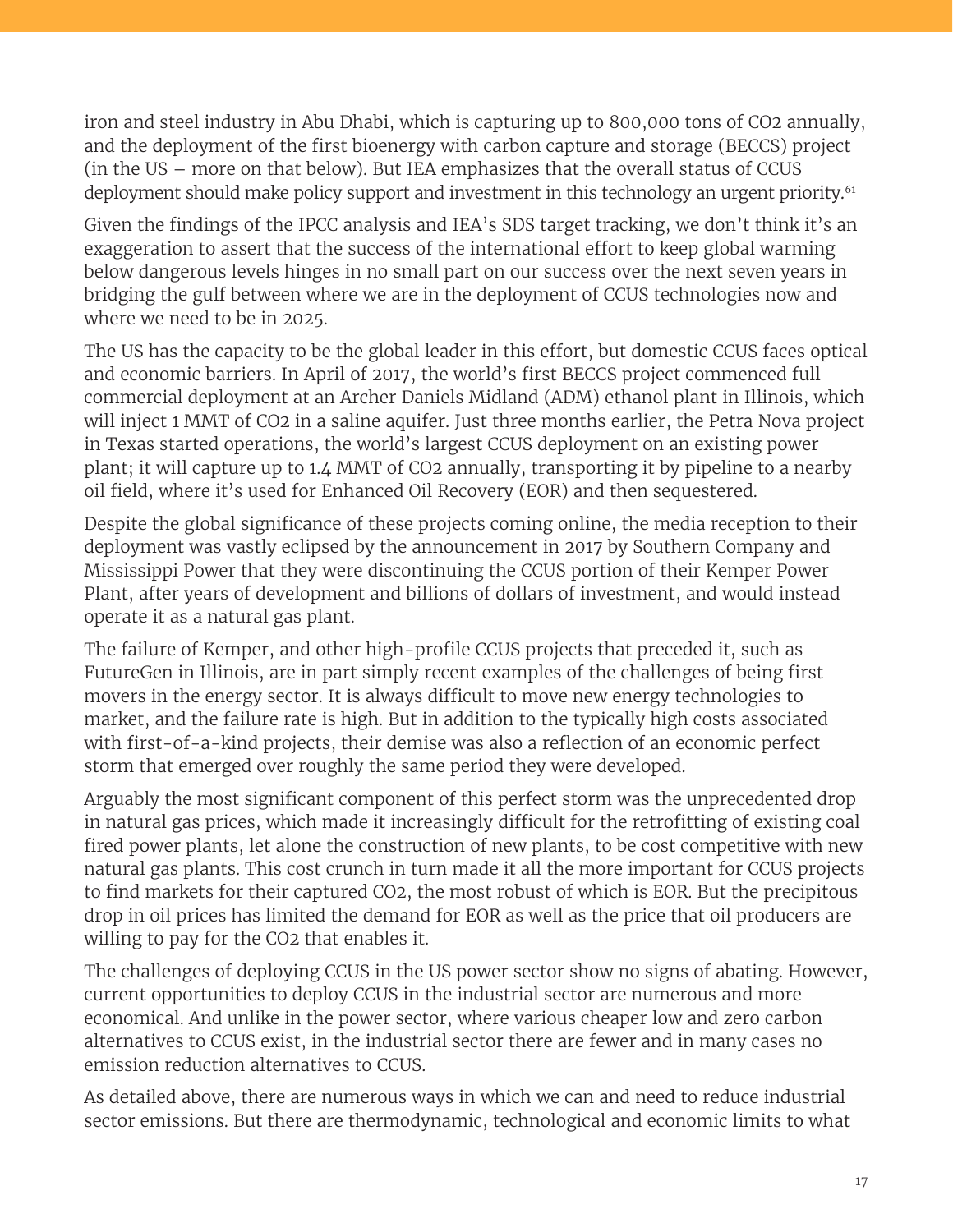proportion of GHG emissions from fossil fuel combustion can be mitigated by realizing greater energy and material efficiencies, and implementing electrification and fuel switching strategies.

### **The challenges of deploying CCUS in the US power sector show no signs of abating. However, current opportunities to deploy CCUS in the industrial sector are numerous and more economical.**

And that still leaves us with the necessity of capturing emissions from industrial operations that don't involve energy conversion, but rather result from chemically transforming raw materials into commodities. In fact, it's these emissions that can be captured most economically with currently available technology because they can yield high-purity sources of CO2 (e.g., from ethanol, natural gas and ammonia processing).<sup>62</sup> The 'breakeven' cost of capturing CO2 from these pre-concentrated sources is \$18-\$30 per ton,<sup>63</sup> whereas the price range of the post-combustion capture of CO2 is \$55-\$83 per ton. In addition, there is geographical proximity of large amounts of these high purity sources to sites where they can be used and/or sequestered. According to one analysis, 43 MMT of high purity industrially sourced CO2 are emitted annually within 100 miles of saline formations; of these, 32 MMT of high purity CO2 are emitted annually within 100 miles of oil fields that could potentially use EOR.<sup>64</sup>

However, taking advantage of this opportunity requires building out the nation's CO2 pipeline infrastructure. At present, there are 50 individual CO2 pipelines in the US, with a combined length of roughly 4,500 miles, almost all of which are dedicated to EOR operations—more than half of the pipelines, by mile, are concentrated in the Permian Basin oil fields.<sup>65</sup> The construction of long-distance, large-volume CO2 pipelines linking industrial sites emitting high-purity CO2 sources to oil field customers is the necessary next step in making industrial CCUS logistically and economically feasible. Importantly, this infrastructure would not only dramatically lower the cost and risk for potential storage projects, it would likely stimulate economic growth in those regions by anchoring and attracting current and future industrial development.<sup>66</sup>

Importantly, the Bipartisan Budget Act of 2018 included an extension of the 45Q tax credit for storing CO2 that also increases the value for each ton of CO2 captured and sequestered, directly and through EOR, from industrial facilities and power plants. IEA analysis projects that the passage of this tax incentive could catalyze capital investment in CCUS deployment of approximately \$1 billion over the next 6 years, most of which will go to developing industrial CCUS projects in the subsectors noted above where high-purity CO2 is emitted.<sup>67</sup>

In tandem with deployment, further innovation of CCUS technologies that focuses on their use in diverse industrial applications will be necessary to improve the performance and drive down the cost of deploying these technologies. Mission Innovation, the global initiative to accelerate clean energy innovation, involving 22 countries and the European Union, has developed seven "Innovation Challenges." The Carbon Capture Challenge, for which the US and Saudi Arabia are global leads, summarizes priority areas for R&D:

Further efforts must be focused on research and development to enable new and novel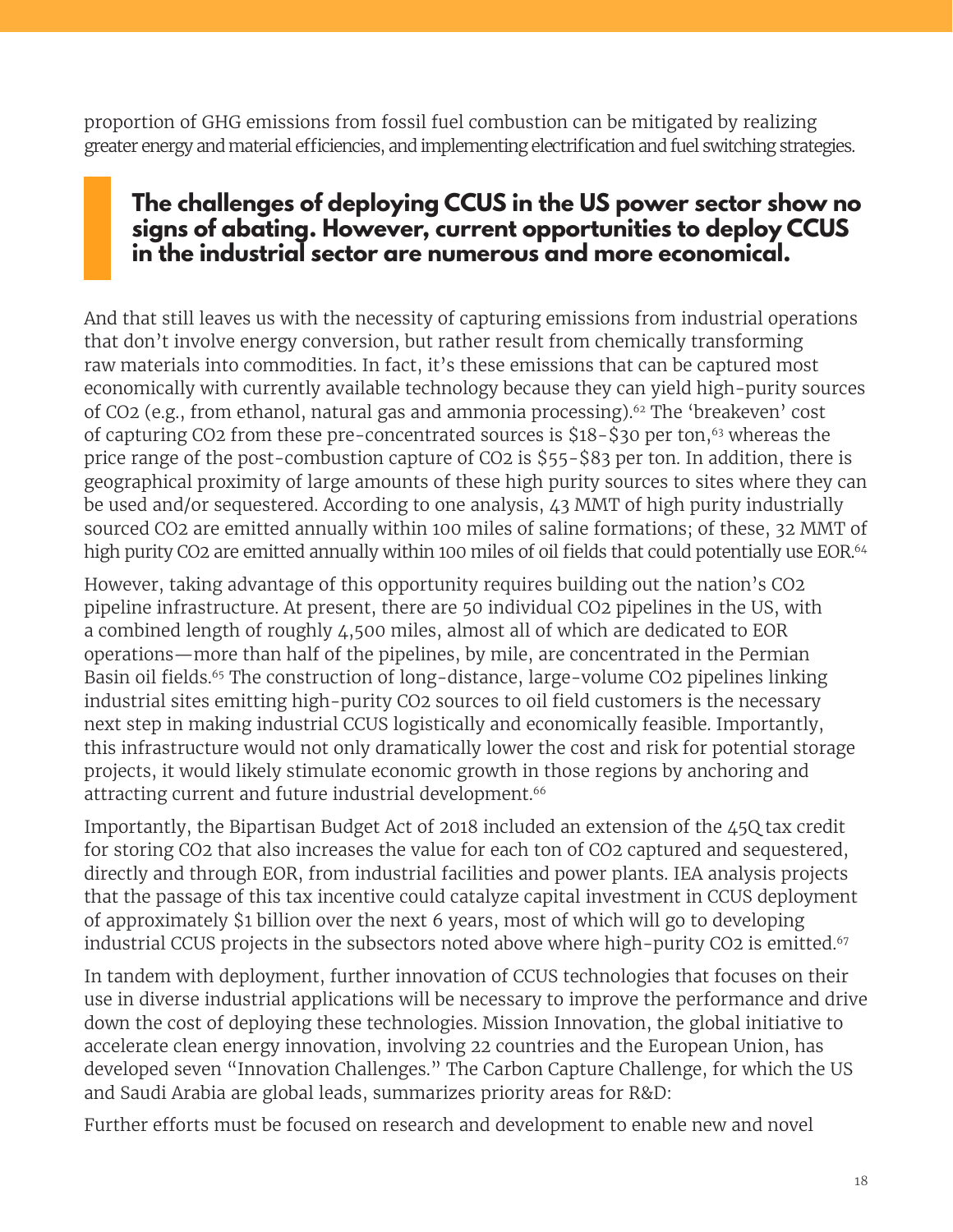carbon capture technologies, aimed at driving down costs and facilitating broader deployment. Fundamental research should be directed in areas that could result in revolutionary, not just incremental, advances in gas separation and geologic storage of CO2. Parallel efforts to utilize CO2 must also be pursued, exploring the use of captured CO2 to create plastics or algal biofuels, carbonate materials, or other uses yet-to-be-discovered.68

### **Pathway #5: Scale up industrial production of low-emission gases and high efficiency refrigeration and air conditioning equipment**

The US GHG Inventory categorizes Industrial Processes and Product Use (IPPU) as emissions from industrial processes and the use of GHGs in products. Examples of IPPU emissions are those that result from the chemical transformation of raw materials and those that result from manufacturing processes and use by consumers.

IPPU accounted for 362.1 MMT of CO2e in 2016, of which nearly half (159.1 MMT) resulted from the Substitution of Ozone Depleting Substances (ODS).<sup>69</sup> This clunky term refers to the use of HFCs to replace other gases (chlorofluorocarbons and hydrochlorofluorocarbons) that cause damage to the stratospheric ozone layer. This substitution has occurred under the auspices of the Montreal Protocol and the Clean Air Act Amendments of 1990 and it's working -- the ozone layer is recovering. But while HFCs don't deplete the ozone layer they are extremely powerful GHGs. In 1990 there were virtually no US emissions from these gases. In 2016 they represented more than two times the emissions from the next two biggest IPPU sources combined, iron and steel production (41.0 MMT) and cement production (39.4 MMT). 70 Globally, HFCs are the fastest growing GHG, increasing at a rate of 10-15% annually. There's at least one estimate that a fast phasedown of HFCs could prevent 100 to 200 billion tons of CO2e by 2050 and up to 0.5C of global warming by 2100.<sup>71</sup>

### **There's at least one estimate that a fast phasedown of HFCs could prevent 100 to 200 billion tons of CO2e by 2050 and up to 0.5C of global warming by 2100.**

Emissions from HFCs are distributed across the industrial, residential, commercial and transportation sectors. In fact, very few of these emissions come from the manufacturing process itself in the US, as manufacturers use reliable emission control equipment. Most result from the fugitive emissions of coolants and refrigerants in air conditioning and refrigeration systems in homes, businesses, and vehicles.<sup>72</sup> We include this pathway in an industrial sector-focused report because it's an example of how manufactured products, via supply chains, in effect move GHG emissions across the economy and because, given the dispersed nature of the end-products, the most impactful way to reduce them is at the source: by manufacturing alternative gases that emit low or no emissions.

This substitution is already happening. US manufacturers are producing alternative gases for a variety of products in response to market demand from downstream manufacturers and end-use consumers. Indeed, a number of US companies are very well positioned to capture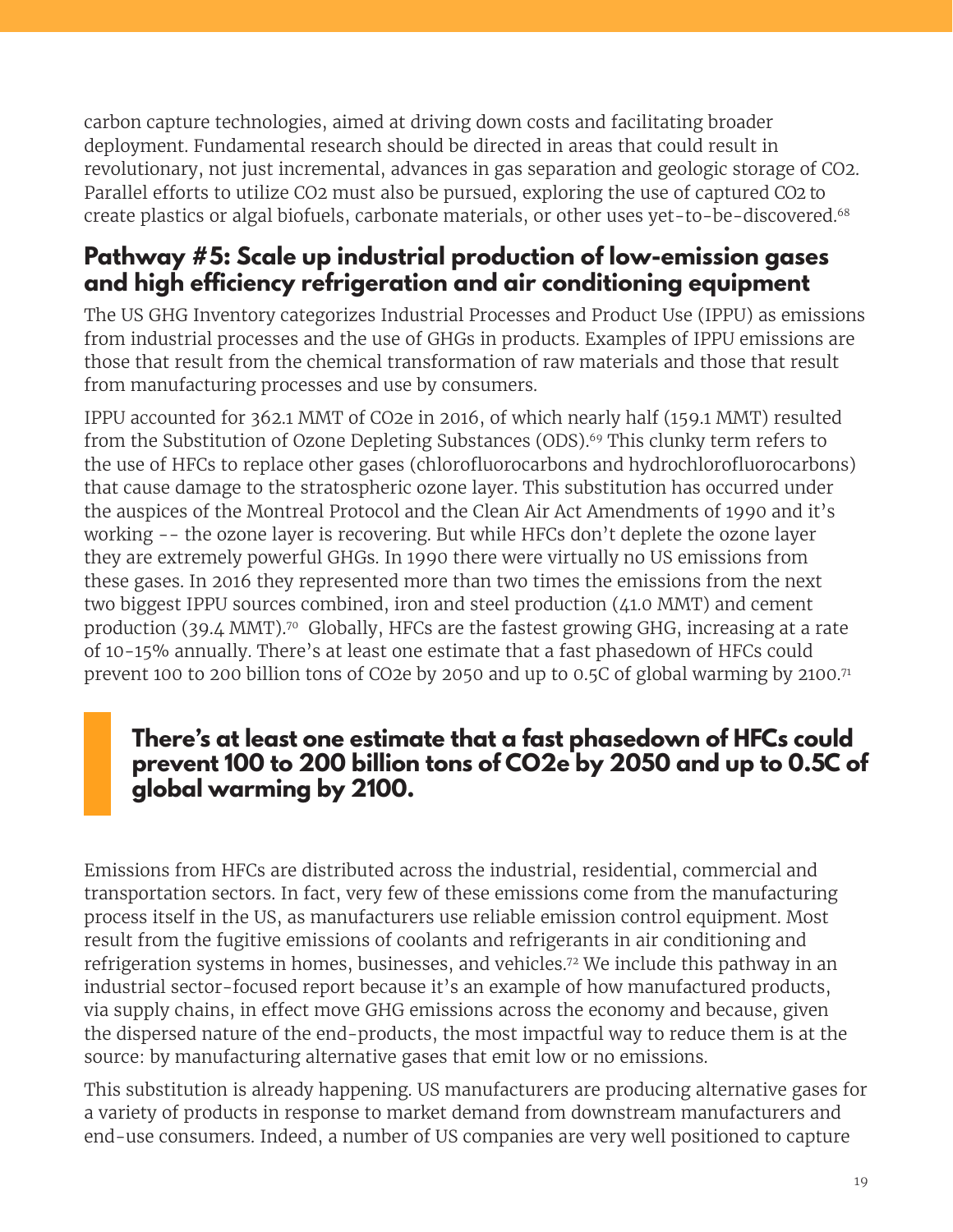market share for these alternative gases as the market expands for them globally, with attendant economic gains for not only those companies but also American workers and the US economy more broadly.

But while the shift from HFCs to alternative gases has started, it must occur more rapidly and in all countries in order to bend the curve on GHG emissions. This will be particularly important in emerging economies such as India, Brazil and China, where markets for refrigeration and air conditioning are expanding exponentially.

In 2016 an agreement was reached in Kigali, Rwanda by nearly 200 countries to adopt a global phasedown in the production and consumption of HFCs. Fittingly, this agreement was reached at a Meeting of the Parties to the Montreal Protocol. Under the agreement, most developed countries will begin a phasedown in 2019 and most developing counties will begin in 2029.

As occurred after the Montreal Protocol was adopted in 1987, a phasedown and replacement of one set of gases for another in appliances and equipment also presents an enormous corollary opportunity to achieve significant improvements in the energy efficiency of air conditioners, refrigerators and others products. In effect, the Kigali agreement, and the national policy responses of the parties to it, could catalyze the production of a new generation of high-efficiency, low-GWP appliances and equipment that could rapidly penetrate markets across the global economy over a period when demand for many of these products will be skyrocketing. According to one analysis, the adoption of more energy efficient room air conditioners alone could avoid roughly 100 gigatons (Gt) of CO2e emissions by 2050.73

However, the path forward for US implementation is not immediately clear. In 2017 a federal court ruled against an EPA rule that banned the use of certain HFCs in specified applications, though that ruling is being appealed to the Supreme Court. Furthermore, the US Senate will almost certainly have to ratify the Kigali agreement as an amendment to the Montreal Protocol.

# **Conclusion**

Whether it's workforce opportunity, U.S. competitiveness, or climate change, there are more than enough reasons to promote smarter, cleaner, more efficient energy use in the industrial sector. Many individual companies and manufacturing subsectors are already taking steps in the right direction. However, federal policy support will be needed to maximize the benefits that enhanced industrial energy performance can deliver for the country. In this report, we have identified the types of technologies and practices that will produce the most impactful improvements in this sector, and would suggest that policymakers focus their efforts on these particular pathways to success.

Getting any meaningful policy objective over the finish line in Washington today is a challenge. But this issue has some powerful assets working in its favor—enormous potential for economic and environmental gains, a message that resonates with manufacturing communities across the country, and a potent combination of business, labor, climate, and other interests who are eager to help get the job done. This makes for a unique opportunity to advance a number of important national priorities while guaranteeing a stronger future for American industries and workers. Now is the time to seize it.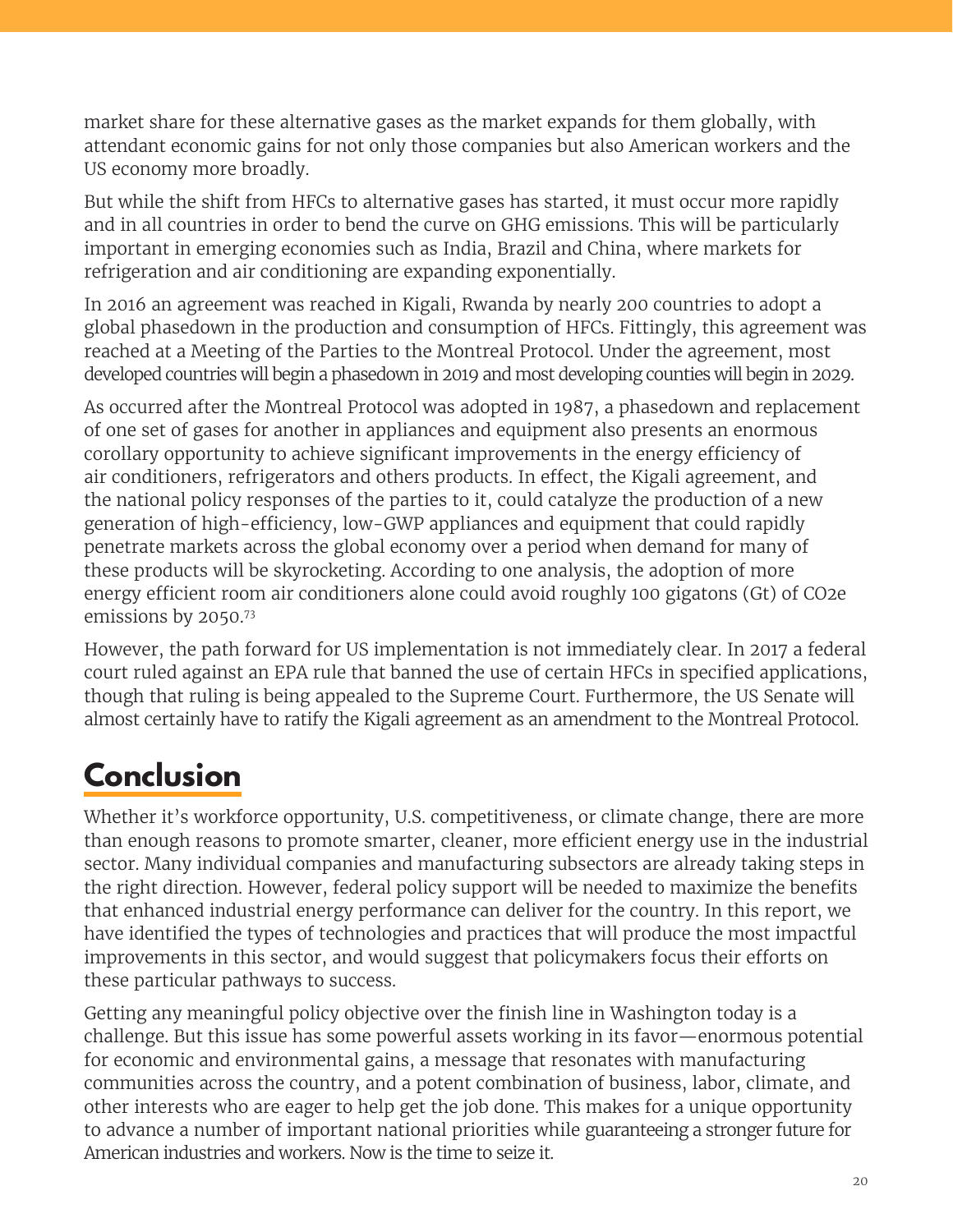# **Appendix A**

### **China's Policies on Industrial Emissions**

The US has sporadically used voluntary goal setting, R&D efforts, best practices initiatives, and other discrete policy mechanisms to promote smarter energy use in specific industrial sectors, with some degree of success. China, on the other hand, is committing to ambitious long-term goals for energy efficiency and productivity across a wide swath of industries and is developing expertise in critical fields of low-carbon manufacturing. These policies are being implemented for the express purpose of combating air pollution and climate change, but China is also using them to position its manufacturers for competitive advantage in emerging markets for cleaner and more energy-efficient technologies, products, and materials.

The Chinese government directs its national economy under the guidance of various action plans and policies that overlap and intersect. In Table A-1 we highlight the most important existing national policies that impact China's industrial sector and industrial GHG emissions, along with sub-policies setting industry-specific requirements.

### **Table A-1**

| <b>National Policies</b><br>and sub-policies                                                                    | Promulgating<br><b>Body</b>                                                | <b>Content, Targets, etc.</b>                                                                                                                                                                                                                                                                                                                                                                                                                                         |
|-----------------------------------------------------------------------------------------------------------------|----------------------------------------------------------------------------|-----------------------------------------------------------------------------------------------------------------------------------------------------------------------------------------------------------------------------------------------------------------------------------------------------------------------------------------------------------------------------------------------------------------------------------------------------------------------|
| <b>INDC</b> (Paris<br>Agreement) <sup>74</sup>                                                                  | <b>National Development</b><br>and Reform Council                          | "embark on a new path of industrialization, developing<br>a circular economy, optimizing the industrial structure<br>strictly controlling the total expansion of industries with<br>extensive energy consumption and emissions, accelerating<br>the elimination of outdated production capacity and<br>promoting the development of service industry and<br>strategic emerging industries (SEI)"<br>Increase the share of SEI to 15% of total GDP by 2020.            |
| <b>Action Plan of</b><br><b>Industries Addressing</b><br><b>Climate Change (2012</b><br>$-2020$ ) <sup>75</sup> | <b>Ministry of Industry</b><br>and Information<br><b>Technology (MIIT)</b> | By 2015, reduce CO2 emissions per unit industrial<br>value added for China's steel, non-ferrous metals,<br>petrochemicals, chemical industry, building materials,<br>machinery, light industry, textiles, and digital information<br>technology industries by more than 18%, 18%, 18%, 17%,<br>18%, 22%, 20%, 20%, and 18%, respectively, relative to<br>2010.76<br>By 2020, reduce overall CO2 emissions per unit industrial<br>value added by 50% relative to 2005. |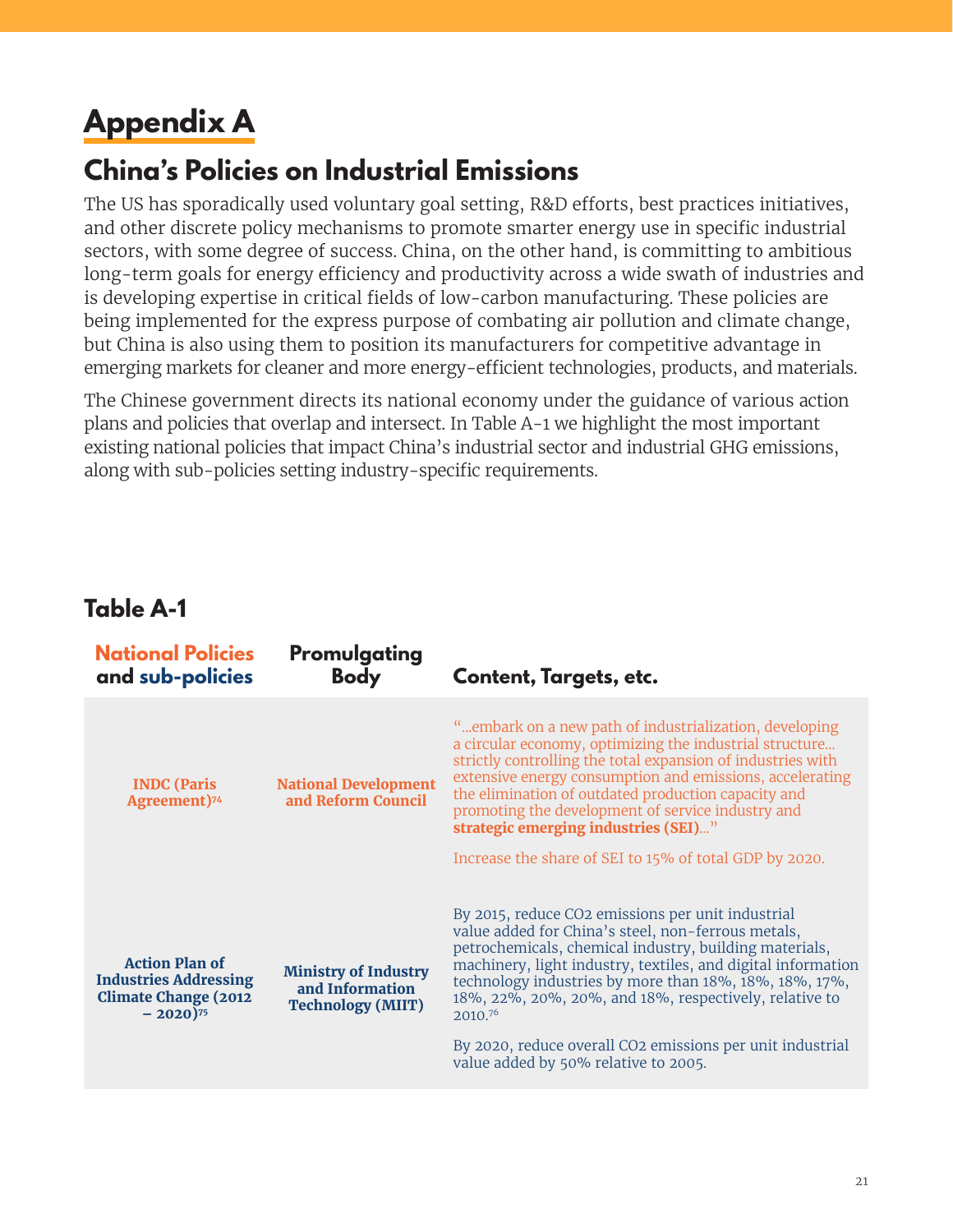| 13th Five Year Plan for                                | <b>State Council and</b>                                                | "promote the development of high-end, smart, green,                                                                                                                                                                                                                                                                                                                          |
|--------------------------------------------------------|-------------------------------------------------------------------------|------------------------------------------------------------------------------------------------------------------------------------------------------------------------------------------------------------------------------------------------------------------------------------------------------------------------------------------------------------------------------|
| <b>Economic and Social</b>                             | <b>National Development</b>                                             | and service orientated manufacturing so as to foster a new                                                                                                                                                                                                                                                                                                                   |
| Development <sup>77</sup>                              | and Reform Council                                                      | competitive edge in manufacturing."                                                                                                                                                                                                                                                                                                                                          |
| <b>Made in China</b><br>2025 Action Plan <sup>78</sup> | <b>State Council, MIIT,</b><br><b>Chinese Academy</b><br>of Engineering | All companies with an annual income of 20 million RMB<br>(a little over 3 million USD) or greater must reduce energy<br>consumption per industrial value added by 18% in 2020,<br>and 34% in 2025 (both relative to 2015 levels).<br>CO <sub>2</sub> emissions per industrial value added must be<br>decreased by 22% in 2020, and 40% in 2025 (relative to<br>2015 levels). |

China's focus on Strategic Emerging Industries (or SEI, which includes advanced materials, control equipment and robotics and smart manufacturing) reflects its intent to become a leader in high value, low carbon manufacturing. 79 China's INDC target boosts SEI to 15% of national GDP by 2020, as laid out in the Intended Nationally Determined Contribution submitted as part of the Paris agreement, is enormously ambitious; in 2010 SEI made up not quite 4% of China's GDP. 80 By the end of 2017, however, SEI's share of national GDP had reached roughly 10%.81 The "Made in China 2025 Action Plan" underlines the importance of SEI, but also outlines a low carbon roadmap for the development of Chinese industry as a whole.<sup>82</sup>

### **China's Actions on CCUS, Nuclear Energy, and Emissions Trading**

China is implementing, or planning to implement, technology-specific and carbon pricing efforts that will contribute to the decarbonization of its industrial sector, helping to achieve the goals outlined in the policies above.

- **• Carbon Capture, Utilization, and Storage:** 14 Chinese CCUS projects have begun full commercial operation with capture and/or storage capacities ranging between 2,100 and 280,000 tons of CO2 per year. Several projects in the planning phase are designed to capture well over 1 million tons of CO2 per year.<sup>83</sup> Importantly, these CCUS projects are not confined to the power sector—the technology is already deployed in several manufacturing sub-sectors, including chemicals production and oil refining.<sup>84</sup> Moreover, The Financial Times reports that "…state-owned enterprises in China's heavy industry sectors, including cement and steel, have begun considering adding equipment to existing plants that would allow them to capture about 90 to 95 per cent of their carbon emissions."<sup>85</sup>
- **• Nuclear Energy:** China is rapidly expanding its nuclear power program, investing in advanced high-temperature gas-cooled reactors which can provide flexible ratios of heat and electricity. Its HTR-PM is currently the worlds most advanced high temperature reactor project—a demonstration unit links two 250 MWt units with 750°C outlet temperature to a 210 MWe steam turbine.<sup>86</sup> Reportedly, China plans to innovate on its HTR-PM reactor to allow for the direct replacement of coal power for hydrogen production, seawater desalination, and a wide range of other industrial processes.<sup>87</sup>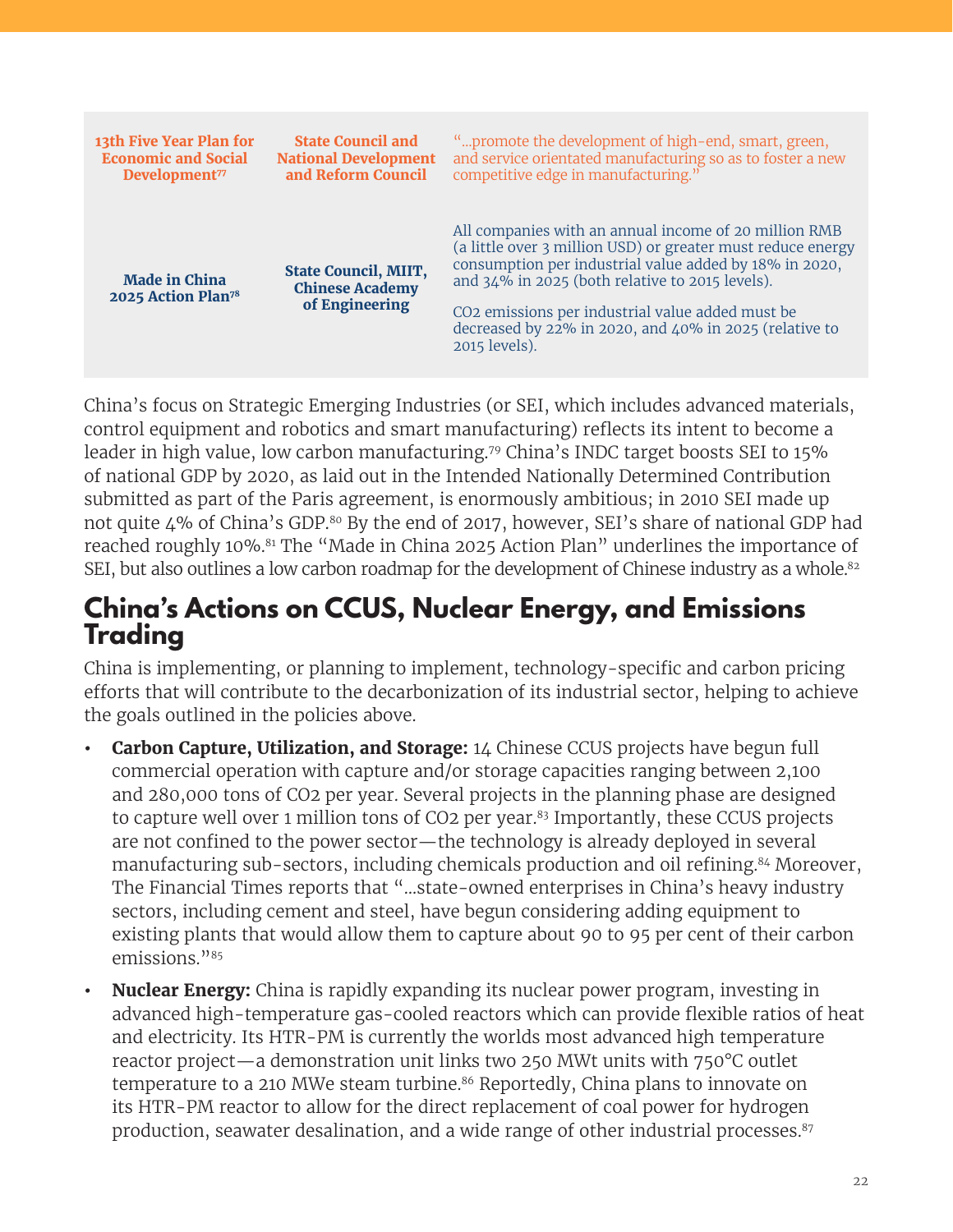Though no nuclear industrial heating projects have been deployed yet, a feasibility study for nuclear powered district heating is currently being conducted by China General Nuclear.

**• Emissions Trading System (ETS):** In December 2017, China officially announced the rollout of a national ETS that links up the nine pilot cap-and-trade systems which the country has been operating at the city, provincial, and regional levels for the past several years.88 According to the announcement, the ETS will initially cover approximately 1,700 electric generating companies, which currently account for roughly one-third of China's total emissions. By 2020, coverage will be extended to carbon-intensive industries such as steel, chemical manufacturing, building materials, textiles, and non-ferrous metals.<sup>89</sup> China worked closely with the European Union (EU) in designing and deploying its ETS, and a three-year EU-China cooperation project on emissions trading which just began indicates China's intent to link its ETS with other international carbon trading systems in the future.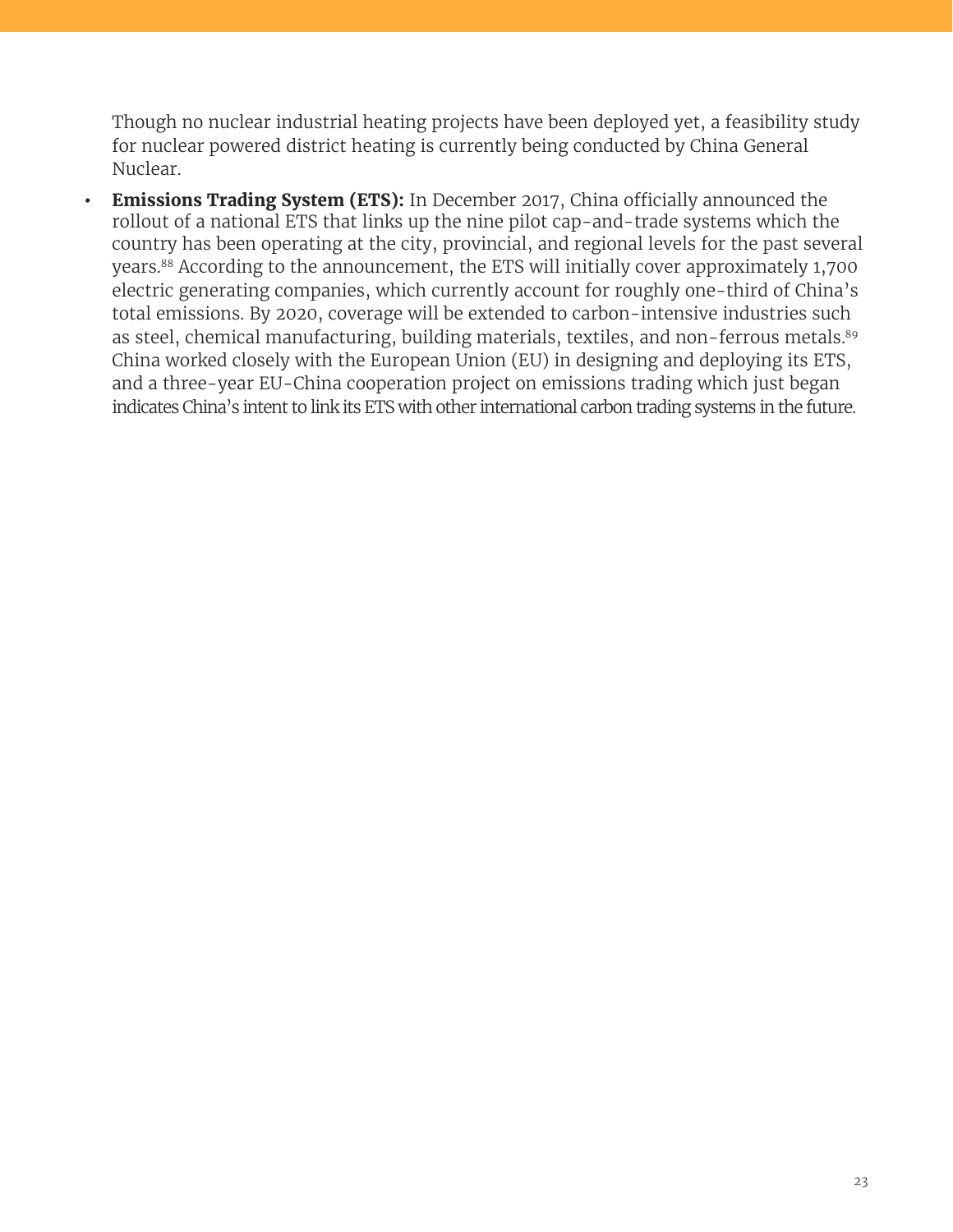#### **ENDNOTES**

- 1. In addition to manufacturing, the industrial sector includes mining, agriculture and construction.
- 2. "United States Manufacturing Facts," National Association of Manufacturers, 2018. Accessed October 9, 2018. Available at: [http://www.nam.org/Data-and-Reports/State-Manufacturing-Data/State-](http://www.nam.org/Data-and-Reports/State-Manufacturing-Data/State-Manufacturing-Data/January-2018/Manufacturing-Facts---United-States/)[Manufacturing-Data/January-2018/Manufacturing-Facts---United-States/](http://www.nam.org/Data-and-Reports/State-Manufacturing-Data/State-Manufacturing-Data/January-2018/Manufacturing-Facts---United-States/)
- 3. "Top 20 Facts About Manufacturing," National Association of Manufacturers, 2017. Accessed July 24, 2018. Available at: <http://www.nam.org/Newsroom/Top-20-Facts-About-Manufacturing/;>See also "How Important Is U.S. Manufacturing Today?," Report, MAPI Foundation, September 13, 2016. Accessed July 24, 2018. Available at: [https://mapifoundation.org/manufacturing-facts/2016/9/13/how-important-is-us](https://mapifoundation.org/manufacturing-facts/2016/9/13/how-important-is-us-manufacturing-today)[manufacturing-today.](https://mapifoundation.org/manufacturing-facts/2016/9/13/how-important-is-us-manufacturing-today)
- 4. One quad = 1,000 trillion British thermal units (tBTU). See United States, Department of Energy, Energy Information Administration, "Monthly Energy Review," June 2018. Accessed July 18, 2018. Available at: [https://](https://www.eia.gov/totalenergy/data/monthly/pdf/mer.pdf) [www.eia.gov/totalenergy/data/monthly/pdf/mer.pdf](https://www.eia.gov/totalenergy/data/monthly/pdf/mer.pdf)
- 5. United States, Department of Energy, "Barriers to Industrial Energy Efficiency," June 2015. Accessed July 18, 2018. Available at: [https://www.energy.gov/sites/prod/files/2015/06/f23/EXEC-2014-005846\\_5%20](https://www.energy.gov/sites/prod/files/2015/06/f23/EXEC-2014-005846_5%20Study__0.pdf) Study o.pdf
- 6. In addition to manufacturing, the industrial sector includes mining, agriculture and construction. See United States, Department of Energy, Energy Information Administration, "Use of Energy in the United States Explained, Energy Use in Industry," December 15, 2017. Accessed July 18, 2018. Available at: [https://www.eia.](https://www.eia.gov/energyexplained/index.php?page=us_energy_industry#tab2) [gov/energyexplained/index.php?page=us\\_energy\\_industry#tab2.](https://www.eia.gov/energyexplained/index.php?page=us_energy_industry#tab2)
- 7. The five highest-consuming EIM sub-sectors are chemicals (3.5 quads); petroleum refining (3.4 quads); paper (2.1 quads); iron and steel (1.2 quads); and food (1.1 quads). See United States, Department of Energy, Energy Information Administration, "Manufacturing Energy Consumption Survey, Fuel Consumption, Table 3.2," October 2017. Accessed July 18, 2018. Available at: [https://www.eia.gov/consumption/manufactur](https://www.eia.gov/consumption/manufacturing/data/2014/pdf/table3_2.pdf)[ing/data/2014/pdf/table3\\_2.pdf;](https://www.eia.gov/consumption/manufacturing/data/2014/pdf/table3_2.pdf) See also "Total Energy Consumption, Global Energy Statistical Yearbook," Enerdata. Accessed on July 6, 2018. Available at: [yearbook.enerdata.net/total-energy/world-consumption](http://yearbook.enerdata.net/total-energy/world-consumption-statistics.html.)[statistics.html.](http://yearbook.enerdata.net/total-energy/world-consumption-statistics.html.)
- 8. "Manufacturing Energy and Carbon Footprint," Energetics Incorporated, June 2015. Accessed July 18, 2018. Available at: [https://www.energy.gov/sites/prod/files/2015/10/f27/manufacturing\\_energy\\_footprint-2010.](https://www.energy.gov/sites/prod/files/2015/10/f27/manufacturing_energy_footprint-2010.pdf.) [pdf.](https://www.energy.gov/sites/prod/files/2015/10/f27/manufacturing_energy_footprint-2010.pdf.) Note that this uses data reported for 2010 Manufacturing Energy Consumption Survey (MECS). AMO has not yet calculated equivalent footprints using the 2014 MECS data released in 2017.
- 9. The bandwidth studies estimate energy savings, but not GHG emission reductions. Similarly, the QTR data cited below references advanced manufacturing energy savings estimates, and GHG emissions reduction estimate in only a couple instances. This is due to the fact that the most common models for energy economy forecasting, such as the National Energy Modeling System (NEMS) used by DOE, are not able to incorporate the full impacts of disruptive technology changes.
- 10. These bandwidths are estimated for processes and products studied and for all manufacturing within a sector based on extrapolated data. One important caveat: these estimates represent what is technically achievable; the cost of deploying these technologies is not factored in.
- 11. The top ten states for potential industrial electricity savings were virtually the same, with small differences in ranking and the substitution of one state: North Dakota instead of Nebraska. See United States, Department of Energy, Office of Energy Efficiency and Renewable Energy, "U.S. Energy Efficiency Potential Maps," 2016. Accessed July 18, 2018. Available at: [https://www.energy.gov/eere/slsc/us-energy-efficiency-potential](https://www.energy.gov/eere/slsc/us-energy-efficiency-potential-maps.)[maps.](https://www.energy.gov/eere/slsc/us-energy-efficiency-potential-maps.) state: North Dakota instead of Nebraska.
- 12. In 2017, the US consumed a total of 97.7 quads of primary energy. The six-state total potential energy savings is 3.95 quads.
- 13. "U.S. Energy and Employment Report," National Association of State Energy Officials, May 2018. Accessed July 18, 2018. Available at: [https://www.usenergyjobs.org.](https://www.usenergyjobs.org/)
- 14. While the USEER can't disaggregate these jobs by the economic sector in which they are performed, it can be assumed that a significant portion of these construction workers are installing energy efficient technologies in industrial facilities.
- 15. "Change Is in the Air: How States Can Harness Energy Efficiency to Strengthen the Economy and Reduce Pollution," American Council for an Energy Efficient Economy, April 2014. Accessed July 18, 2018. Available at:<https://aceee.org/research-report/e1401.>
- 16. "Responsible Leadership for a Sustainable Future," Group of Eight (G8) Summit, Item 65, 2009. Accessed July 18, 2018. Available at: [https://grist.files.wordpress.com/2009/07/g8\\_declaration\\_08\\_07\\_09\\_final,0.pdf.](https://grist.files.wordpress.com/2009/07/g8_declaration_08_07_09_final,0.pdf)
- 17. United States, Department of Energy, Energy Information Administration, "Fuel economy standards have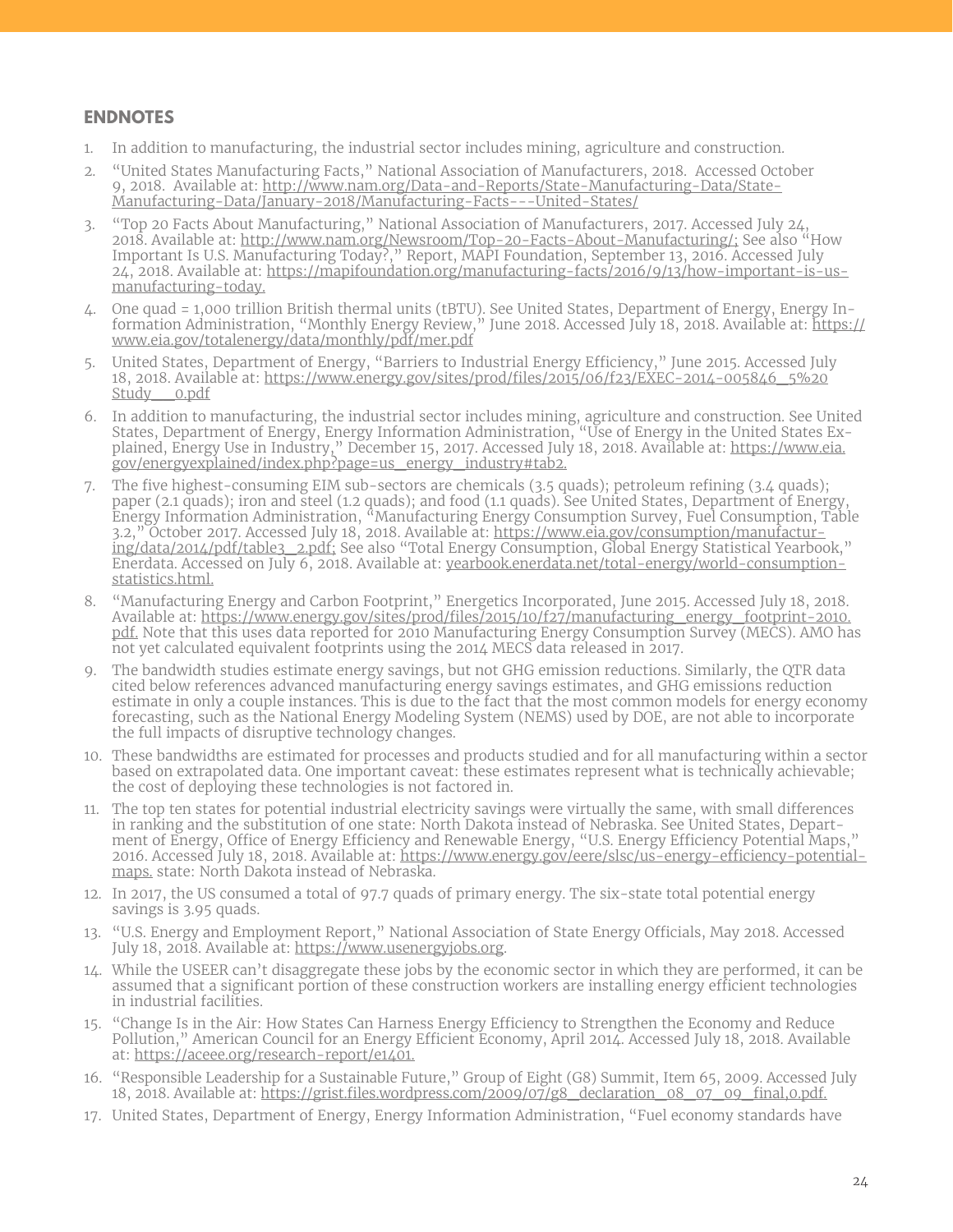affected vehicle efficiency," August 3, 2012. Accessed July 18, 2018. Available at: [https://www.eia.gov/today](https://www.eia.gov/todayinenergy/detail.php?id=7390)[inenergy/detail.php?id=7390.](https://www.eia.gov/todayinenergy/detail.php?id=7390)

18. Note that CO2 comprises the largest share of GHG emissions (81.5% of total emissions), but there are other GHGs which are released during industrial processes. The inventory aggregates these other gases using the measure CO2 equivalent (CO2e). Our analysis excludes the Inventory's reported emissions from U.S. territories which are small fraction of the total. If U.S. territory data is included, the overall percentage of U.S GHG emissions from the transportation, electric power, and industrial sectors are adjusted to 28.5%, 28.4%, and 21.6% respectively. See United States, Environmental Protection Agency, "Inventory of U.S. Greenhouse Gas Emissions and Sinks: 1990-2016," April 12, 2018. Accessed on July 6, 2018. Available at: [https://www.epa.gov/](https://www.epa.gov/ghgemissions/inventory-us-greenhouse-gas-emissions-and-sinks-1990-2016) [ghgemissions/inventory-us-greenhouse-gas-emissions-and-sinks-1990-2016.](https://www.epa.gov/ghgemissions/inventory-us-greenhouse-gas-emissions-and-sinks-1990-2016)

19. Ibid.

- 20. "Generation and Use of Thermal Energy in the US Industrial Sector and Opportunities to Reduce its Carbon Emissions," The Joint Institute for Strategic Energy Analysis (JISEA), December 2016. Accessed July 2018. Available at:<https://www.nrel.gov/docs/fy17osti/66763.pdf.>
- 21. Indirect industrial emissions totaled 489.3 MMT CO2e in 2016, or 26% of total emissions from industry. These indirect emissions are tied to electricity obtained from the power grid (e.g., for motors, ovens, space heating and cooling, lighting). See United States, Environmental Protection Agency, "Inventory of U.S. Greenhouse Gas Emissions and Sinks: 1990-2016, $\dot{v}$  p. 2-28, 2-29. April 12, 2018. Accessed on July 6, 2018. Available at: [https://www.epa.gov/ghgemissions/inventory-us-greenhouse-gas-emissions-and](https://www.epa.gov/ghgemissions/inventory-us-greenhouse-gas-emissions-and-sinks-1990-2016)[sinks-1990-2016.](https://www.epa.gov/ghgemissions/inventory-us-greenhouse-gas-emissions-and-sinks-1990-2016)
- 22. E.g., process heating for furnaces, kilns and dryers which releases CO2 as a primary pollutant.
- 23. E.g., cement and ammonia production, which releases nitrous oxide and other GHGs in addition to CO2.
- 24. HFCs were used to replace ozone depleting CFCs, but HFCs themselves are potent GHGs.
- 25. United States, Environmental Protection Agency, "Inventory of U.S. Greenhouse Gas Emissions and Sinks: 1990-2016," Table 2-6, April 12, 2018. Accessed on July 6, 2018. Available at: [https://www.epa.gov/ghgemis](https://www.epa.gov/ghgemissions/inventory-us-greenhouse-gas-emissions-and-sinks-1990-2016)[sions/inventory-us-greenhouse-gas-emissions-and-sinks-1990-2016.](https://www.epa.gov/ghgemissions/inventory-us-greenhouse-gas-emissions-and-sinks-1990-2016)
- 26. Though overall industrial activity has grown, it is helpful to note that global industrial sector GHG emissions have increased over the same time period as US reductions, from 10.4 gigatons (Gt) of CO2 Eq. in 1990 to 15.4 Gt CO2 Eq. in 2010. See "Climate Change 2014: Mitigation of Climate Change," Intergovernmental Panel on Climate Change, 2014, Chapter 10, p. 743. Accessed July 18, 2018. Available at: [https://www.ipcc.ch/pdf/](https://www.ipcc.ch/pdf/assessment-report/ar5/wg3/ipcc_wg3_ar5_chapter10.pdf) [assessment-report/ar5/wg3/ipcc\\_wg3\\_ar5\\_chapter10.pdf.](https://www.ipcc.ch/pdf/assessment-report/ar5/wg3/ipcc_wg3_ar5_chapter10.pdf) As a specific example, North America's share of global crude steel production has fallen from 15.9% in 2000 to 6.8% in 2016, while China's has soared over that same time period from 15.1% to 49.6%. It can be assumed that much of the 25 million tons of crude steel production lost to North American manufacturers during this time was shifted to China. A 2015 DOE study found that the carbon intensity of China's iron and steel industry was 24 percent greater than the US (2,148 kilogram CO2/tonne crude steel in China versus 1,736 kgCO2/ton in the US). See "World Steel in Figures 2017," World Steel Association, May 29, 2017. Accessed July 18, 2018. Available at: [https://www.worldsteel.](https://www.worldsteel.org/media-centre/press-releases/2017/world-steel-in-figures-2017.html) [org/media-centre/press-releases/2017/world-steel-in-figures-2017.html;](https://www.worldsteel.org/media-centre/press-releases/2017/world-steel-in-figures-2017.html) See also United States, Department of Energy, Office of Science, Lawrence Berkeley National Laboratory, "Comparison of Energy-Related Carbon Dioxide Emissions Intensity of the International Iron and Steel Industry: Case Studies from China, Germany, Mexico, and the United States," December 2015. Accessed July 18, 2018. Available at: <u>https://eta.lbl.</u> [gov/sites/default/files/publications/co2\\_comparison\\_of\\_steel\\_industry-final-1.11.2016.pdf.](https://eta.lbl.gov/sites/default/files/publications/co2_comparison_of_steel_industry-final-1.11.2016.pdf)
- 27. United States, Department of Energy, Energy Information Administration, "Annual Energy Outlook 2018," p. 16 February 6, 2018. Accessed July 18, 2018. Available at:<https://www.eia.gov/outlooks/aeo/pdf/AEO2018.pdf.>
- 28. "Intended Nationally Determined Contributions (INDCs) as Communicated by Parties," United Nations Framework Convention on Climate Change (UNFCCC). Accessed July 18, 2018. Available at: [http://www4.un](http://www4.unfccc.int/submissions/indc/Submission%20Pages/submissions.aspx.)[fccc.int/submissions/indc/Submission%20Pages/submissions.aspx.](http://www4.unfccc.int/submissions/indc/Submission%20Pages/submissions.aspx.)
- 29. "Pricing Carbon," The World Bank. Accessed July 18, 2018. Available at: [http://www.worldbank.org/en/pro](http://www.worldbank.org/en/programs/pricing-carbon#CarbonPricing.)[grams/pricing-carbon#CarbonPricing.](http://www.worldbank.org/en/programs/pricing-carbon#CarbonPricing.)
- 30. Neelam Singh and Lindsey Longendyke, "A Global Look at Mandatory Greenhouse Gas Reporting Programs," World Resources Institute, May 27, 2015. Accessed July 18, 2018. Available at: [http://www.wri.org/](http://www.wri.org/blog/2015/05/global-look-mandatory-greenhouse-gas-reporting-programs) [blog/2015/05/global-look-mandatory-greenhouse-gas-reporting-programs;](http://www.wri.org/blog/2015/05/global-look-mandatory-greenhouse-gas-reporting-programs) See also Kauffmann, C., C. Tébar Less and D. Teichmann, "Corporate Greenhouse Gas Emission Reporting: A Stocktaking of Government Schemes", OECD Working Papers on International Investment, June 12, 2012. Accessed July 18, 2018. Available at: [http://dx.doi.org/10.1787/5k97g3x674lq-en.](https://www.oecd-ilibrary.org/finance-and-investment/corporate-greenhouse-gas-emission-reporting_5k97g3x674lq-en)
- 31. "Putting a price on carbon: Integrating climate risk into business planning," Carbon Disclosure Project (CDP), October 2017. Accessed July 18, 2018. Available at: [https://b8f65cb373b1b7b15feb-c70d8ead6ced-](https://b8f65cb373b1b7b15feb-c70d8ead6ced550b4d987d7c03fcdd1d.ssl.cf3.rackcdn.com/cms/reports/documents/000/002/738/original/Putting-a-price-on-carbon-CDP-Report-2017.pdf?1507739326)[550b4d987d7c03fcdd1d.ssl.cf3.rackcdn.com/cms/reports/documents/000/002/738/original/Putting-a-price](https://b8f65cb373b1b7b15feb-c70d8ead6ced550b4d987d7c03fcdd1d.ssl.cf3.rackcdn.com/cms/reports/documents/000/002/738/original/Putting-a-price-on-carbon-CDP-Report-2017.pdf?1507739326)[on-carbon-CDP-Report-2017.pdf?1507739326.](https://b8f65cb373b1b7b15feb-c70d8ead6ced550b4d987d7c03fcdd1d.ssl.cf3.rackcdn.com/cms/reports/documents/000/002/738/original/Putting-a-price-on-carbon-CDP-Report-2017.pdf?1507739326)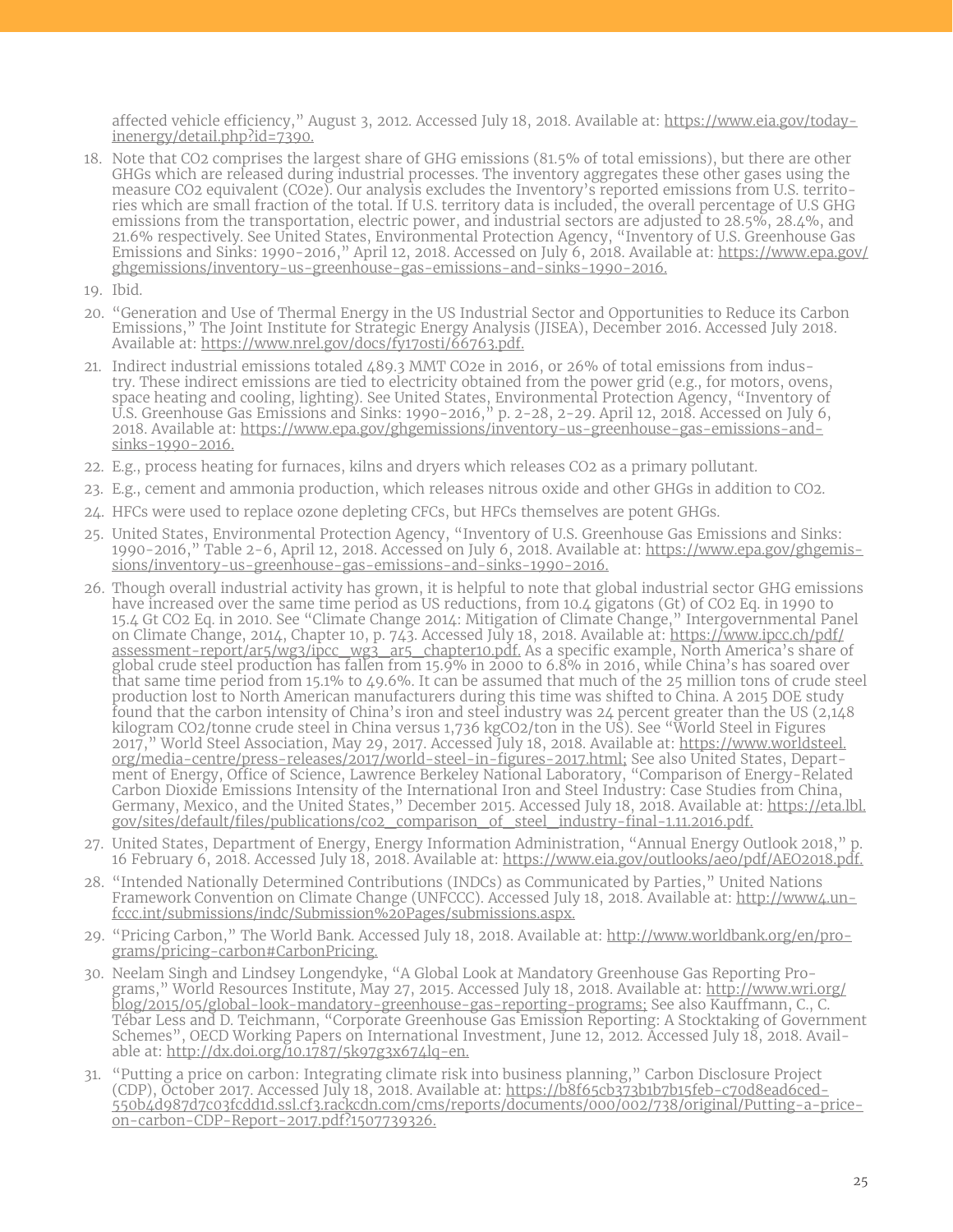- 32. BNEF does not include nuclear or CCUS in its definition of 'clean energy' and therefore doesn't track investments in these energy technologies. See Veronika Henze and Catrin Thomas, "Runaway 53GW Solar Boom in China Pushed Global Clean Energy Investment Ahead in 2017," BloombergNEF, January 16, 2018. Accessed July 18, 2018. Available at: [https://about.bnef.com/blog/runaway-53gw-solar-boom-in-china-pushed-glob](https://about.bnef.com/blog/runaway-53gw-solar-boom-in-china-pushed-global-clean-energy-investment-ahead-in-2017/.)[al-clean-energy-investment-ahead-in-2017/.](https://about.bnef.com/blog/runaway-53gw-solar-boom-in-china-pushed-global-clean-energy-investment-ahead-in-2017/.)
- 33. David Hart and Colin Cunliff, "Federal Energy RD&D: Building on Momentum in Fiscal Year 2019," Information Technology and Innovation Foundation, April 2018. Accessed July 18, 2018. Available at: [http://www2.itif.](http://www2.itif.org/2018-federal-energy-rdd.pdf.) [org/2018-federal-energy-rdd.pdf.](http://www2.itif.org/2018-federal-energy-rdd.pdf.)
- 34. "A Sustainable Benchmark," Arcon-Sunmark, 2018. Accessed July 18, 2018. Available at: [http://arcon-sun](http://arcon-sunmark.cn/en/references/codelco-minera-gaby-chile)[mark.cn/en/references/codelco-minera-gaby-chile.](http://arcon-sunmark.cn/en/references/codelco-minera-gaby-chile)
- 35. "Projects Database: Abu Dhabi CCS," Global CCS Institute, 2017. Accessed July 18, 2018. Available at: [https://](https://www.globalccsinstitute.com/projects/abu-dhabi-ccs-project-phase-1-being-emirates-steel-industries-esi-ccs-project.) [www.globalccsinstitute.com/projects/abu-dhabi-ccs-project-phase-1-being-emirates-steel-industries-esi](https://www.globalccsinstitute.com/projects/abu-dhabi-ccs-project-phase-1-being-emirates-steel-industries-esi-ccs-project.)[ccs-project](https://www.globalccsinstitute.com/projects/abu-dhabi-ccs-project-phase-1-being-emirates-steel-industries-esi-ccs-project.); See also "MENA's first Carbon Capture Utilisation & Storage (CCUS) project now on stream," Press Release, MASDAR, November 5, 2016. Accessed August 8, 2018. Available at: <u>https://masdar.ae/en/me-</u> [dia/detail/menas-first-carbon-capture-utilisation-storage-ccus-project-now-on-stream](https://masdar.ae/en/media/detail/menas-first-carbon-capture-utilisation-storage-ccus-project-now-on-stream).
- 36. "States, Cities, and Businesses in the United States Are Stepping Up on Climate Action," Report, America's Pledge, November 2017. Accessed July 24, 2018. Available at:<https://www.americaspledgeonclimate.com/reports/.>
- 37. State of California, Assembly, "AB-262 Public contracts: bid specifications: Buy Clean California Act," January 31, 2017. Accessed July 18, 2018. Available at: https://leginfo.legislature.ca.gov/faces/billVersionsCompareClient.xhtml?bill\_id=201720180AB262[.](https://leginfo.legislature.ca.gov/faces/billVersionsCompareClient.xhtml?bill_id=201720180AB262)
- 38. Jeremy Deaton, "California seeks to lead on emissions with program that will boost U.S. steel," Think-Progress, June 21, 2017. Accessed July 18, 2018. Available at: [https://thinkprogress.org/buy-clean-california](https://thinkprogress.org/buy-clean-california-act-3b354e8d5e71/.)[act-3b354e8d5e71/.](https://thinkprogress.org/buy-clean-california-act-3b354e8d5e71/.)
- 39. "The Growing Demand for Renewable Energy among Major U.S. and Global Manufacturers," David Gardiner and Associates, September 19, 2017. Accessed July 18, 2018. Available at: [https://www.dgardiner.com/](https://www.dgardiner.com/wp-content/uploads/2017/09/Renewable-Energy-and-Climate-Commitments-in-the-Manufacturing-Sector_FINAL9.19.2017FINAL.pdf;) [wp-content/uploads/2017/09/Renewable-Energy-and-Climate-Commitments-in-the-Manufacturing-Sec](https://www.dgardiner.com/wp-content/uploads/2017/09/Renewable-Energy-and-Climate-Commitments-in-the-Manufacturing-Sector_FINAL9.19.2017FINAL.pdf;)[tor\\_FINAL9.19.2017FINAL.pdf;](https://www.dgardiner.com/wp-content/uploads/2017/09/Renewable-Energy-and-Climate-Commitments-in-the-Manufacturing-Sector_FINAL9.19.2017FINAL.pdf;) See also United States, Department of Energy, "Better Plants Progress Update Fall 2017," 2017. Accessed July 18, 2018. Available at: [https://betterbuildingssolutioncenter.energy.gov/sites/](https://betterbuildingssolutioncenter.energy.gov/sites/default/files/attachments/2017_Better_Plants_Progress_Update.pdf.) [default/files/attachments/2017\\_Better\\_Plants\\_Progress\\_Update.pdf.](https://betterbuildingssolutioncenter.energy.gov/sites/default/files/attachments/2017_Better_Plants_Progress_Update.pdf.)
- 40. There is a thermodynamic minimum of energy required for industrial processes even under the most ideal conditions. This is not to suggest that such feedstock and material switching isn't worthy of vigorous R&D. It is. There are some potentially disruptive technology pathways to explore, such as using zero emission energy sources to power electrolysis for hydrogen production, which in turn could be used in various industrial subsectors as chemical precursors, process agents, and fuels. However, examining these kinds of pathways is beyond the scope of this report.
- 41. The most common CHP system is a "topping cycle," in which fuel is first combusted to generate electricity, and then a portion of the heat left over from the electricity generation process is converted into useful thermal energy. There are also "bottoming cycle" systems, more commonly known as Waste Heat to Power, which use the reverse process: fuel is first combusted to provide thermal input to industrial process equipment, and the heat "wasted" from the process is then captured and used for power production. The current deployment and technical potential estimates referenced here include both types of systems.
- 42. The use of natural gas as the primary fuel for CHP raises an important question for further research: To what extent are the emission reduction benefits of CHP systems offset by the lock-in emission effects of fossil fuel-sourced heat and power cogeneration over the long term, as compared to fuel switching and electrification (see below).
- 43. 1.8 Quads of fuel energy is the equivalent of 1.75 trillion cubic feet of natural gas. In 2018, the Bakken region's average daily natural gas production exceeded 2 billion cubic feet per day, meaning its yearly total was 0.73 trillion cubic feet. See United States, Department of Energy, Energy Information Administration, "Drilling Productivity Report for Key Tight Oil and Shale Gas Regions," July 2018. Accessed July 18, 2018. Available at: <https://www.eia.gov/petroleum/drilling/pdf/dpr-full.pdf.>
- 44. United States, Department of Energy, Office of Energy Efficiency and Renewable Energy, "Department of Energy Releases Updated Combined Heat and Power Installation Database," July 19, 2017. Accessed July 18, 2018. Available at: [https://www.energy.gov/eere/amo/articles/department-energy-releases-updated-com](https://www.energy.gov/eere/amo/articles/department-energy-releases-updated-combined-heat-and-power-installation-database.)[bined-heat-and-power-installation-database.](https://www.energy.gov/eere/amo/articles/department-energy-releases-updated-combined-heat-and-power-installation-database.)
- 45. United States, Department of Energy, Office of Energy Efficiency and Renewable Energy, "Combined Heat and Power (CHP) Technical Potential in the United States," p. 1, March 2016. Accessed July 18, 2018. Available at: [https://www.energy.gov/sites/prod/files/2016/04/f30/CHP%20Technical%20Potential%20Study%20](https://www.energy.gov/sites/prod/files/2016/04/f30/CHP%20Technical%20Potential%20Study%203-31-2016%20Final.pdf) [3-31-2016%20Final.pdf.](https://www.energy.gov/sites/prod/files/2016/04/f30/CHP%20Technical%20Potential%20Study%203-31-2016%20Final.pdf)
- 46. Ibid, Table 1.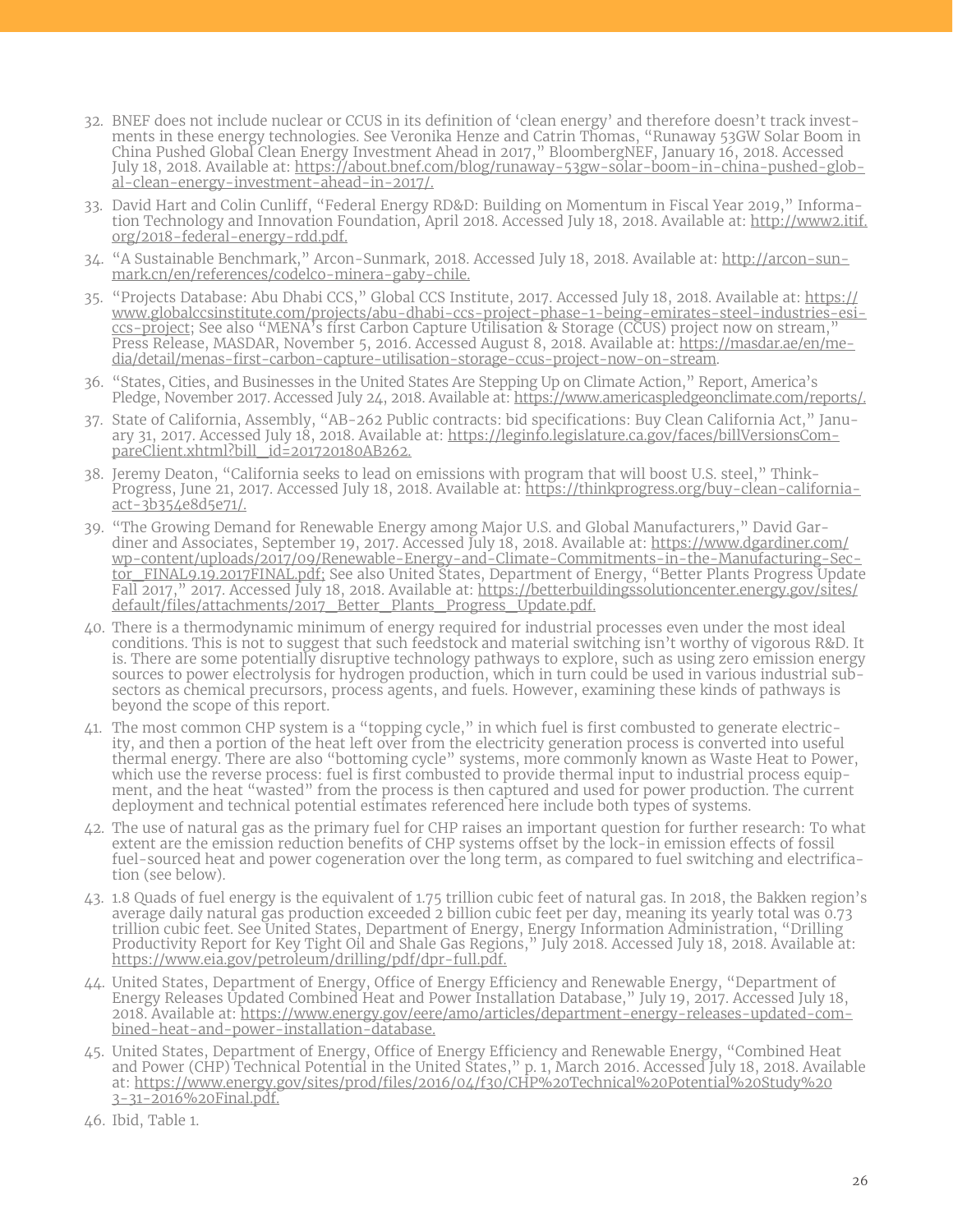- 47. Ibid, Calculated from Tables III-3 and III-6.
- 48. Examples of energy management practices include systematic energy management, which consist of longterm, ongoing approaches (such as the ISO 50001 International Energy Management Standard) that drive continual improvements at the facility level and across manufacturing supply chains.
- 49. Cumulative avoided CO2 emissions were 34.7 MMT through 2015 as reported in the 2016 Update. In the 2017 Update, the first under the Trump administration, DOE removed all metrics and references related to CO2 emissions. See United States, Department of Energy, "Better Plants Progress Update Fall 2017," 2017. Accessed July 18, 2018. Available at: [https://betterbuildingssolutioncenter.energy.gov/sites/default/files/attach](https://betterbuildingssolutioncenter.energy.gov/sites/default/files/attachments/2017_Better_Plants_Progress_Update.pdf.)ments/2017 Better Plants Progress Update.pdf.
- 50. United States, Department of Energy, Office of Energy Efficiency and Renewable Energy, "Advanced Manufacturing Office (AMO) Multi-Year Program Plan for Fiscal Years 2017 Through 2021," December 2016. Accessed July 18, 2018. Available at: [https://www.energy.gov/eere/amo/downloads/advanced-manufacturing](https://www.energy.gov/eere/amo/downloads/advanced-manufacturing-office-amo-multi-year-program-plan-fiscal-years-2017)[office-amo-multi-year-program-plan-fiscal-years-2017.](https://www.energy.gov/eere/amo/downloads/advanced-manufacturing-office-amo-multi-year-program-plan-fiscal-years-2017)
- 51. United States, Department of Energy, Office of Energy Efficiency and Renewable Energy, "Static Sankey Diagram of Process Energy in U.S. Manufacturing Sector." Accessed July 18, 2018. Available at: [https://www.](https://www.energy.gov/eere/amo/static-sankey-diagram-process-energy-us-manufacturing-sector) [energy.gov/eere/amo/static-sankey-diagram-process-energy-us-manufacturing-sector.](https://www.energy.gov/eere/amo/static-sankey-diagram-process-energy-us-manufacturing-sector)
- 52. United States, Department of Energy, "Energy Innovation Portfolio Plan, FY2018-FY2022," January 2017. Accessed July 18, 2018. Available at: [https://www.energy.gov/downloads/energy-innovation-portfolio-plan-fy-](https://www.energy.gov/downloads/energy-innovation-portfolio-plan-fy-2018-fy-2022)[2018-fy-2022.](https://www.energy.gov/downloads/energy-innovation-portfolio-plan-fy-2018-fy-2022)
- 53. R. Boardman, M. McKellar, D. Ingersoll, Z. Houghton, R. Bromm, and C. Desportes, "EXTENDING NUCLEAR ENERGY TO NON-ELECTRICAL APPLICATIONS," Final Report from 19th Pacific Basin Nuclear Summit. Accessed August 13, 2018. Available at: [https://www.osti.gov/servlets/purl/1169226.](https://www.osti.gov/servlets/purl/1169226)
- 54. "Generation and Use of Thermal Energy in the US Industrial Sector and Opportunities to Reduce its Carbon Emissions," The Joint Institute for Strategic Energy Analysis (JISEA), Table 10, December 2016. Accessed July 2018. Available at: <https://www.nrel.gov/docs/fy17osti/66763.pdf.>
- 55. Ibid, p. 81.
- 56. The Utah Associated Municipal Power Systems worked with DOE to attain a site permit at the Idaho National Laboratory to potentially operate an SMR. Tennessee Valley Authority has also submitted an early site permit application to potentially build SMR units at a site in Oak Ridge, Tennessee. NuScale currently is aiming to begin operations at its first plant in 2026. See Jim Polson, "First Small-Scale Nuclear Reactor May Be Just Eight Years Away," Bloomberg, April 10, 2018. Accessed July 18, 2018. Available at: [https://www.bloomberg.](https://www.bloomberg.com/news/articles/2018-04-10/first-small-scale-nuclear-reactor-may-be-just-eight-years-away) [com/news/articles/2018-04-10/first-small-scale-nuclear-reactor-may-be-just-eight-years-away.](https://www.bloomberg.com/news/articles/2018-04-10/first-small-scale-nuclear-reactor-may-be-just-eight-years-away)
- 57. United States, Department of Energy, National Renewable Energy Laboratory, "Electrification & Decarbonization: Exploring U.S. Energy Use and Greenhouse Gas Emissions in Scenarios with Widespread Electrification and Power Sector Decarbonization," July 2017. Accessed July 18, 2018. Available at: [https://www.nrel.](https://www.nrel.gov/docs/fy17osti/68214.pdf) [gov/docs/fy17osti/68214.pdf.](https://www.nrel.gov/docs/fy17osti/68214.pdf)
- 58. United States, Department of Energy, National Renewable Energy Laboratory, "Electrification Futures Study: End-Use Electric Technology Cost and Performance Projections through 2050," 2017. Accessed July 18, 2018. Available at: [https://www.nrel.gov/docs/fy18osti/70485.pdf.](https://www.nrel.gov/docs/fy18osti/70485.pdf)
- 59. "Climate Change 2014 Synthesis Report Summary for Policymakers," Intergovernmental Panel on Climate Change, p. 25, 2014. Accessed July 18, 2018. Available at: [https://www.ipcc.ch/pdf/assessment-report/ar5/syr/](https://www.ipcc.ch/pdf/assessment-report/ar5/syr/AR5_SYR_FINAL_SPM.pdf) [AR5\\_SYR\\_FINAL\\_SPM.pdf.](https://www.ipcc.ch/pdf/assessment-report/ar5/syr/AR5_SYR_FINAL_SPM.pdf)
- 60. "Tracking Clean Energy Progress," International Energy Agency. Accessed July 18, 2018. Available at: [http://](http://www.iea.org/tcep.) [www.iea.org/tcep.](http://www.iea.org/tcep.)
- 61. "Tracking Clean Energy Progress: CCUS in industry & transformation," International Energy Agency, May 23, 2018. Accessed July 18, 2018. Available at:<http://www.iea.org/tcep/industry/ccs.>
- 62. "The Global Status of CCS. Special Report: Introduction to Industrial Carbon Capture and Storage," Global CCS Institute, p. 7-8, June 2016. Accessed July 18, 2018. Available at: [http://hub.globalccsinstitute.com/sites/](http://hub.globalccsinstitute.com/sites/default/files/publications/199858/Introduction%20to%20Industrial%20CCS.pdf) [default/files/publications/199858/Introduction%20to%20Industrial%20CCS.pdf.](http://hub.globalccsinstitute.com/sites/default/files/publications/199858/Introduction%20to%20Industrial%20CCS.pdf)
- 63. "[The breakeven cost] represents the CO2 selling price that is required for the base plant to recover all of the costs associated with implementing CO2 separation (where applicable), purification, and compression." See United States, Department of Energy, National Energy Technology Laboratory, "Cost of Capturing CO2 from Industrial Sources," p.1, January 10, 2014. Accessed July 18, 2018. Available at: [https://www.netl.doe.gov/re](https://www.netl.doe.gov/research/energy-analysis/search-publications/vuedetails?id=1836.)[search/energy-analysis/search-publications/vuedetails?id=1836.](https://www.netl.doe.gov/research/energy-analysis/search-publications/vuedetails?id=1836.)
- 64. United States, Department of Energy, Office of Fossil Energy and National Energy Technology Laboratory, "Industrial CCS Opportunities," Unpublished, 2016.
- 65. United States, Department of Energy, "QER Report: Energy Transmission, Storage, and Distribution Infrastructure," April 2015. Accessed July 18, 2018. Available at: [https://www.energy.gov/sites/prod/files/2015/07/](https://www.energy.gov/sites/prod/files/2015/07/f24/QER%20Full%20Report_TS%26D%20April%202015_0.pdf.)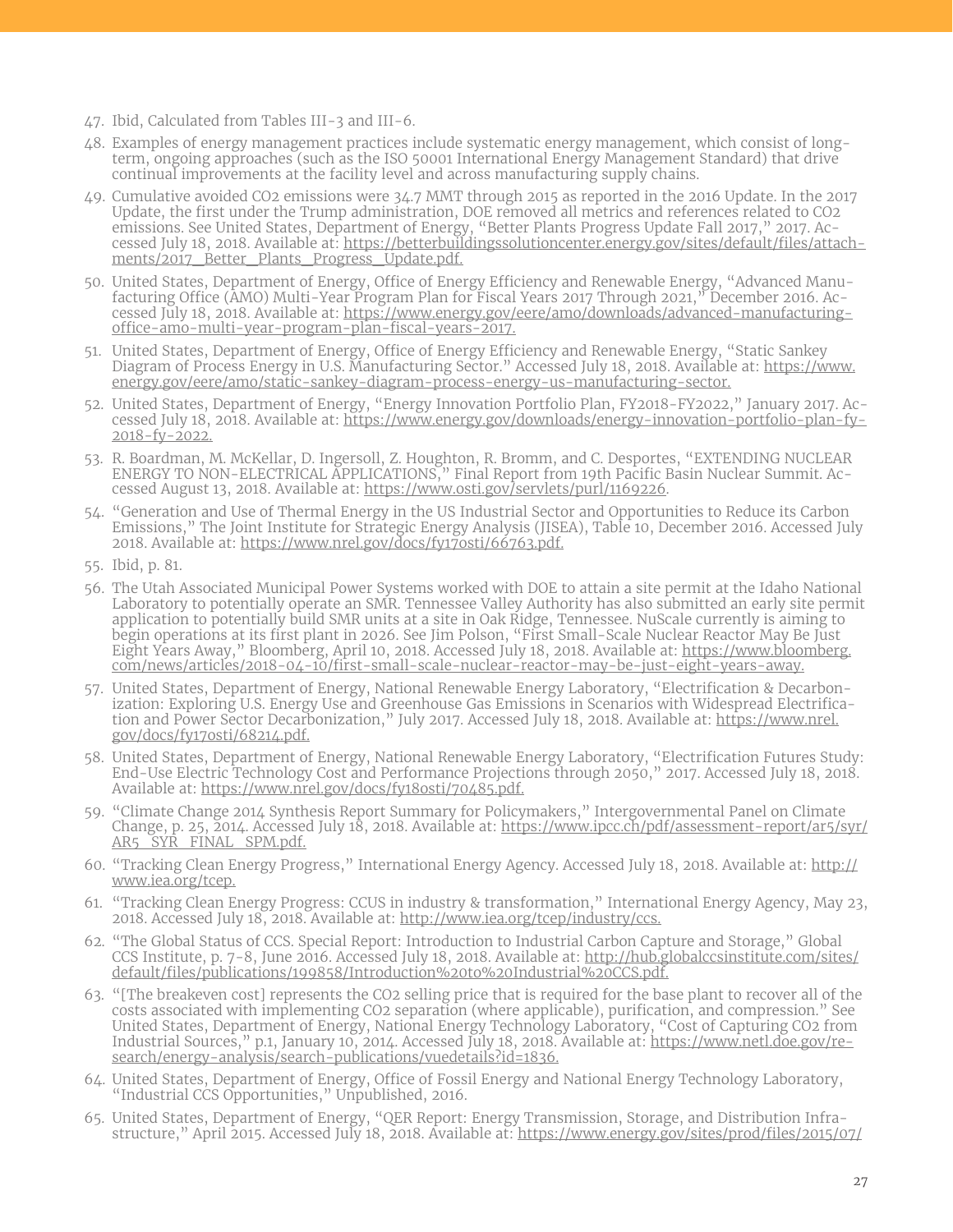[f24/QER%20Full%20Report\\_TS%26D%20April%202015\\_0.pdf.](https://www.energy.gov/sites/prod/files/2015/07/f24/QER%20Full%20Report_TS%26D%20April%202015_0.pdf.)

- 66. "21st Century Energy Infrastructure: Policy Recommendations for Development of American CO2 Pipeline Networks," Great Plains Institute, State CO2-EOR Deployment Working Group, February 22, 2017. Accessed July 18, 2018. Available at: [http://www.betterenergy.org/blog/21st-century-energy-infrastructure-policy](http://www.betterenergy.org/blog/21st-century-energy-infrastructure-policy-recommendations-development-american-co2-pipeline-networks/.)[recommendations-development-american-co2-pipeline-networks/.](http://www.betterenergy.org/blog/21st-century-energy-infrastructure-policy-recommendations-development-american-co2-pipeline-networks/.)
- 67. Simon Bennett and Tristan Stanley, "Commentary: US budget bill may help carbon capture get back on track," International Energy Agency, March 12, 2018. Accessed July 18, 2018. Available at: [https://www.iea.](https://www.iea.org/newsroom/news/2018/march/commentary-us-budget-bill-may-help-carbon-capture-get-back-on-track.html.) [org/newsroom/news/2018/march/commentary-us-budget-bill-may-help-carbon-capture-get-back-on](https://www.iea.org/newsroom/news/2018/march/commentary-us-budget-bill-may-help-carbon-capture-get-back-on-track.html.)[track.html.](https://www.iea.org/newsroom/news/2018/march/commentary-us-budget-bill-may-help-carbon-capture-get-back-on-track.html.)
- 68. "Carbon Capture Innovation Challenge," Mission Innovation. Accessed July 18, 2018. Available at: [http://](http://mission-innovation.net/our-work/innovation-challenges/carbon-capture-challenge.) [mission-innovation.net/our-work/innovation-challenges/carbon-capture-challenge.](http://mission-innovation.net/our-work/innovation-challenges/carbon-capture-challenge.)
- 69. United States, Environmental Protection Agency, "Inventory of U.S. Greenhouse Gas Emissions and Sinks: 1990-2016," Table ES-4, April 12, 2018. Accessed on July 6, 2018. Available at: [https://www.epa.gov/](https://www.epa.gov/ghgemissions/inventory-us-greenhouse-gas-emissions-and-sinks-1990-2016) [ghgemissions/inventory-us-greenhouse-gas-emissions-and-sinks-1990-2016.](https://www.epa.gov/ghgemissions/inventory-us-greenhouse-gas-emissions-and-sinks-1990-2016)
- 70. United States, Environmental Protection Agency, "Inventory of U.S. Greenhouse Gas Emissions and Sinks: 1990-2016," Table 2-6, April 12, 2018. Accessed on July 6, 2018. Available at: [https://www.epa.gov/ghgemis](https://www.epa.gov/ghgemissions/inventory-us-greenhouse-gas-emissions-and-sinks-1990-2016)[sions/inventory-us-greenhouse-gas-emissions-and-sinks-1990-2016.](https://www.epa.gov/ghgemissions/inventory-us-greenhouse-gas-emissions-and-sinks-1990-2016)
- 71. "Primer on HFCs," Institute for Governance & Sustainable Development, p. 5, May 19, 2017. Accessed July 18, 2018. Available at: [http://www.igsd.org/wp-content/uploads/2017/05/HFC-Primer-19May2017.pdf.](http://www.igsd.org/wp-content/uploads/2017/05/HFC-Primer-19May2017.pdf)
- 72. Aerosols, foams and solvents are the other primary sources.
- 73. United States, Department of Energy, Office of Science, Lawrence Berkeley National Laboratory, "Benefits of Leapfrogging to Superefficiency and Low Global Warming Potential Refrigerants in Room Air Conditioning," October 2015. Accessed July 18, 2018. Available at: [https://eta.lbl.gov/publications/benefits-leapfrogging](https://eta.lbl.gov/publications/benefits-leapfrogging-superefficiency.)[superefficiency.](https://eta.lbl.gov/publications/benefits-leapfrogging-superefficiency.)
- 74. "Intended Nationally Determined Contributions (INDCs) as Communicated by Parties," United Nations Framework Convention on Climate Change (UNFCCC). Accessed July 18, 2018. Available at: [http://www4.un](http://www4.unfccc.int/submissions/indc/Submission%20Pages/submissions.aspx.)[fccc.int/submissions/indc/Submission%20Pages/submissions.aspx.](http://www4.unfccc.int/submissions/indc/Submission%20Pages/submissions.aspx.)
- 75. People's Republic of China, Ministry of Finance and the Ministry of Industry and Information Technology, "Issued in the Action Plan for Climate Change in the Industrial Sector (2012-2020)," January 9, 2013. Accessed July 18, 2018. Available at:<http://www.miit.gov.cn/n1146290/n1146417/n1146532/c3303711/content.html.>
- 76. Whether or not China reached these 2015 emissions reduction targets is still unclear, as the relevant data have not yet been made public.
- 77. People's Republic of China, "The 13th Five-Year Plan for Economic and Social Development of The Peoples Republic of China 2016 – 2020," 2016. Accessed July 18, 2018. Available at: [https://policy.asiapacificenergy.](https://policy.asiapacificenergy.org/sites/default/files/The%2013th%20Five-Year%20Plan%20For%20economic%20and%20social%20development%20of%20the%20People%27s%20Republic%20of%20China.pdf) [org/sites/default/files/The%2013th%20Five-Year%20Plan%20For%20economic%20and%20social%20de](https://policy.asiapacificenergy.org/sites/default/files/The%2013th%20Five-Year%20Plan%20For%20economic%20and%20social%20development%20of%20the%20People%27s%20Republic%20of%20China.pdf)[velopment%20of%20the%20People%27s%20Republic%20of%20China.pdf.](https://policy.asiapacificenergy.org/sites/default/files/The%2013th%20Five-Year%20Plan%20For%20economic%20and%20social%20development%20of%20the%20People%27s%20Republic%20of%20China.pdf)
- 78. People's Republic of China, Economic Council, "中国制造 2025 / Made in China 20205," Report, May 8, 2015. Accessed July 24, 2018. Available at: <http://fgw.chuzhou.gov.cn/download/58d37c0fe4b07e877d1ee5b3.>
- 79. "China's Strategic Emerging Industries: Policy, Implementation, Challenges, & Recommendations," The U.S.-China Business Council, March 2013. Accessed July 18, 2018. Available at: [https://www.uschina.org/sites/](https://www.uschina.org/sites/default/files/sei-report.pdf) [default/files/sei-report.pdf.](https://www.uschina.org/sites/default/files/sei-report.pdf)
- 80. "China strives to make strategic emerging industries account for 15% of GDP by 2020," [China.com](http://China.com), July 23, 2012. Accessed July 18, 2018. Available at: [http://www.china.com.cn/policy/txt/2012-07/23/con](http://www.china.com.cn/policy/txt/2012-07/23/content_25987991.htm)[tent\\_25987991.htm.](http://www.china.com.cn/policy/txt/2012-07/23/content_25987991.htm)
- 81. "China's strategic emerging industries see robust growth," Xinhua Net, July 5, 2017. Accessed July 18, 2018. Available at: [http://www.xinhuanet.com/english/2017-07/05/c\\_136420143.htm.](http://www.xinhuanet.com/english/2017-07/05/c_136420143.htm)
- 82. "Made in China 2025: Global Ambitions Built on Local Protections," U.S. Chamber of Commerce, March 16, 2017. Accessed July 18, 2018. Available at: [https://www.uschamber.com/report/made-china-2025-global](https://www.uschamber.com/report/made-china-2025-global-ambitions-built-local-protections-0.)[ambitions-built-local-protections-0.](https://www.uschamber.com/report/made-china-2025-global-ambitions-built-local-protections-0.)
- 83. "Worldwide Status of CCUS Technologies and Their Development and Challenges in China," Geofluids, August 28, 2017. Accessed July 18, 2018. Available at: [https://www.hindawi.com/journals/geoflu](https://www.hindawi.com/journals/geofluids/2017/6126505/abs/)[ids/2017/6126505/abs/.](https://www.hindawi.com/journals/geofluids/2017/6126505/abs/)
- 84. Ibid.
- 85. Emily Feng, "China looks to capture millions of tonnes of CO2," Financial Times, May 22, 2017. Accessed July 18, 2018. Available at: <https://www.ft.com/content/d6ee4558-36d7-11e7-bce4-9023f8c0fd2e.>
- 86. "Nuclear Process Heat for Industry," World Nuclear Association, October 2017. Accessed July 18, 2018. Available at: [http://www.world-nuclear.org/information-library/non-power-nuclear-applications/industry/](http://www.world-nuclear.org/information-library/non-power-nuclear-applications/industry/nuclear-process-heat-for-industry.aspx)